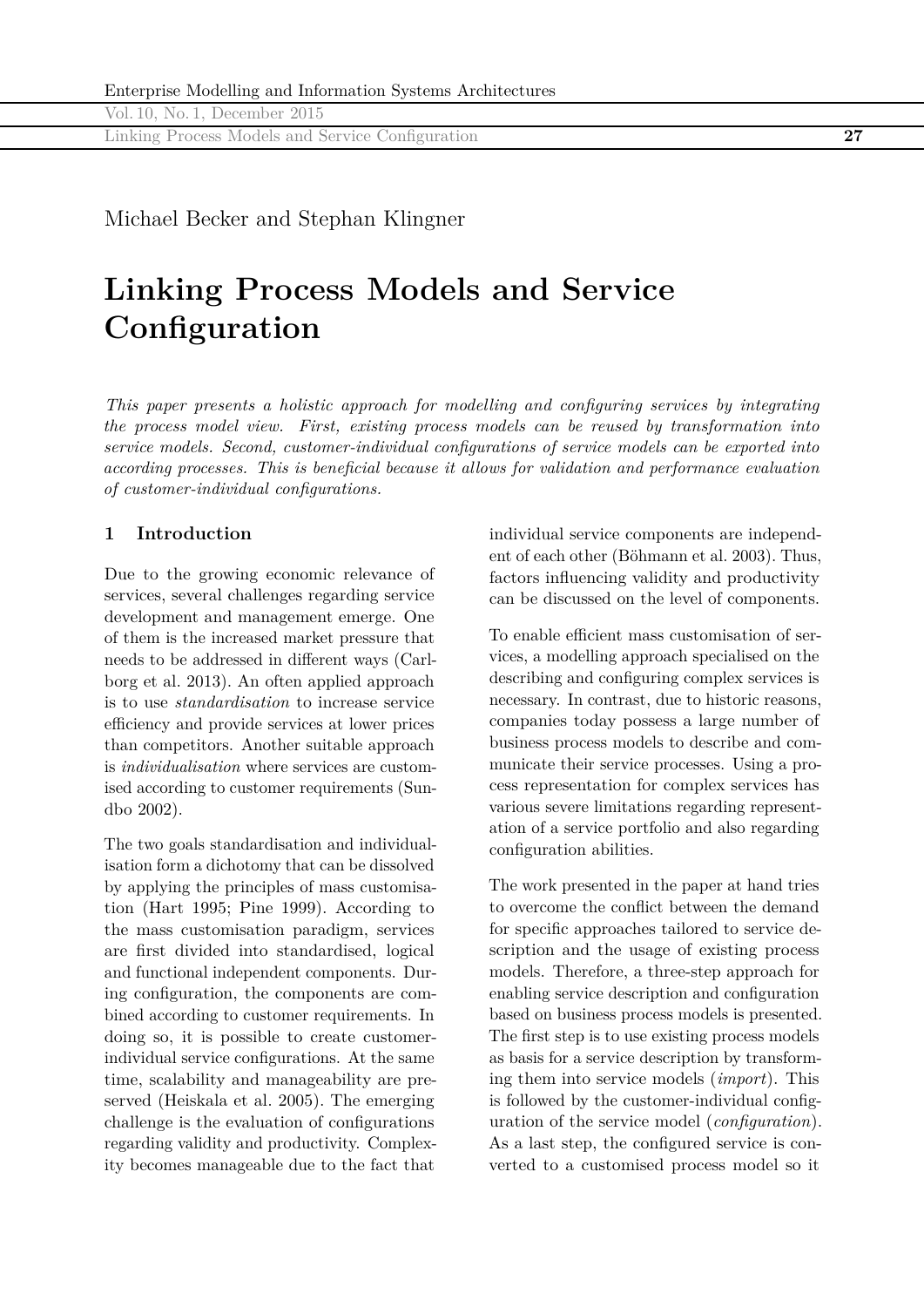|     | Vol. 10, No. 1, December 2015       |
|-----|-------------------------------------|
| -28 | Michael Becker and Stephan Klingner |
|     |                                     |

can be used in existing process model engines (*export*).

The remainder of this paper is structured as follows. Sect. 2 presents the research design and the theoretical background of this work in terms of service modularisation and the respective service metamodel for describing services. It further motivates the work by presenting additional shortcomings concerning process model based service configuration. The following Sect. 3 describes the configuration approach and outlines the three steps import, configuration, and export. After presenting the implementation of corresponding software tools and evaluating the approach in Sect. 4, the paper is concluded in Sect. 5 with a discussion of limitations and future research directions.

# **2 Theoretical underpinnings**

The work presented in this paper is based on existing preparatory work about modelling and configuring services. In this context a metamodel was developed and implemented in different software tools (Böttcher and Klingner 2011; Klingner and Becker 2012). The metamodel was established as part of the research project *KoProServ*1 and evaluated by different partners from industry (Klingner et al. 2011). The software tools can be used by service providers offering the possibility to individualise services according to customer requirements.

In this section we give a brief overview about the fundamental research design for developing the service metamodel and the process model extension. This is followed by a discussion of necessary concepts for service configuration. To close the presentation of the theoretical underpinnings, we show how the service metamodel that lays the foundation for this work implements these configuration concepts.

## **2.1 Research design**

The work presented here is the result of a design science research according to (Hevner et al. 2004). Thus, the following phases were passed:

## **Problem identification**

The used service metamodel is based on concrete demand from practice for approaches concerning service modelling and customerindividual configuration of services. The metamodel was refined by experts from practice in several workshops as part of the *KoProServ*project. In another stream of research, we were dealing with large amounts of processes in companies (Becker and Laue 2012). The idea to use existing process models for service configuration is a combination of both research streams and can be justified by shortcomings concerning configuration of process models (Rosa 2009). Having in mind that acceptance of new technology largely depends on perceived ease of use (Davis 1989), it is necessary to provide approaches for seamless integration of new technology in terms of specified service description methods.

The identified challenges led to selecting a design science approach; on the one hand, the proposed solution addresses unsolved problems, on the other hand, it tackles solved problems more effectively. First, we present a more effective way for service configuration based on existing process models. Second, we provide a solution for the rather unsolved problem on how to (automatically) transform these process models into a service representation so they can be enriched with servicespecific attributes.

## **Requirements specification**

As elucidated in the problem identification, one major requirement was to establish both efficient and effective methods for applying the service metamodel and allowing companies to establish customer-individual service configurations. In addition, it is necessary to

<sup>1</sup><http://koproserv.uni-leipzig.de>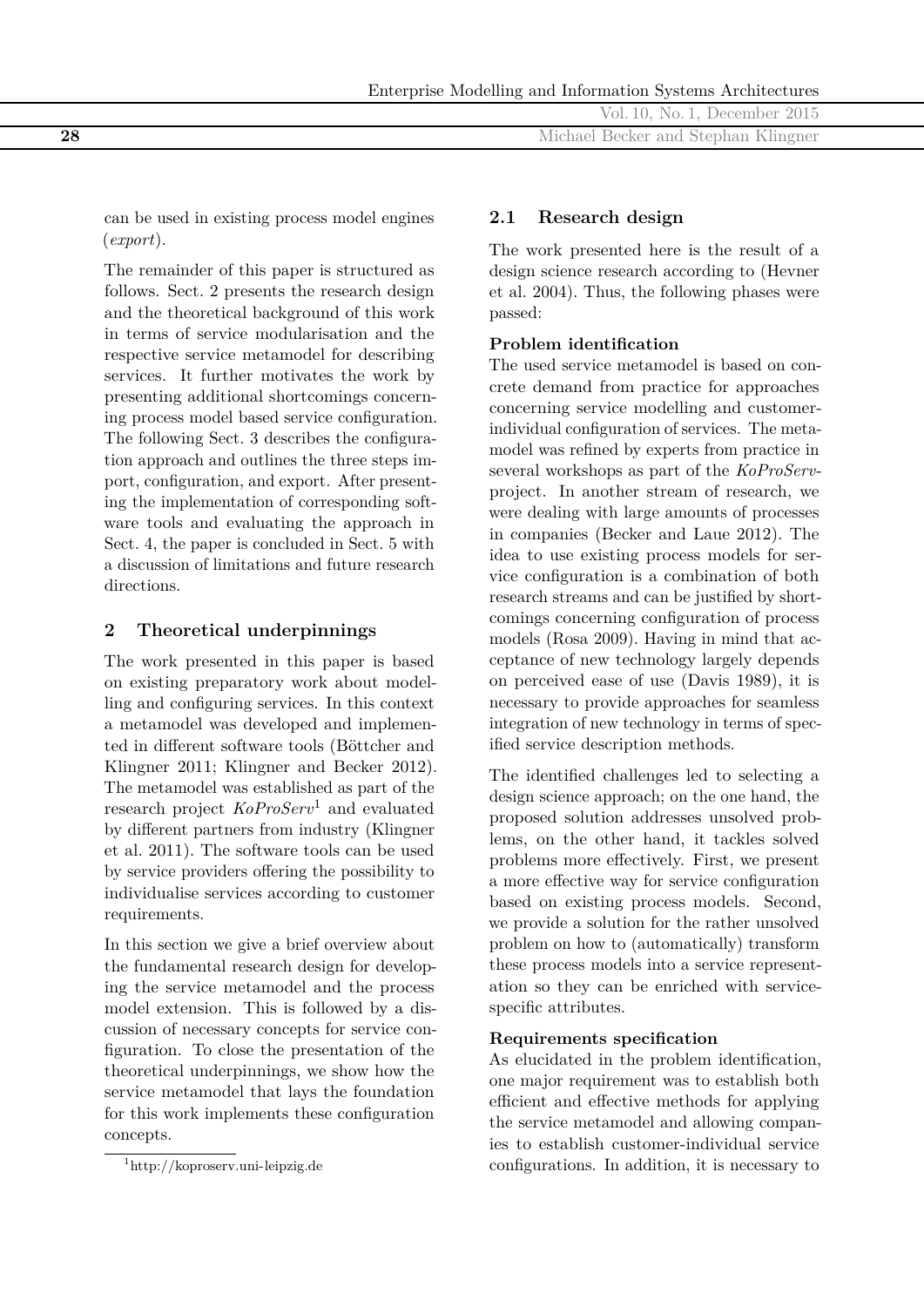| Vol. 10, No. 1, December 2015                    |  |
|--------------------------------------------------|--|
| Linking Process Models and Service Configuration |  |

integrate the service metamodel approach into existing infrastructures of companies, i.e., reuse existing process models and enable using existing process execution environments.

As mentioned above, requirements were gathered in several workshops concerning service configuration with experts from practice. While the import mainly focuses on supporting the acceptance of a new technology, the export functionality is mainly driven by the necessity to increase efficiency of the service configuration and to reduce time-to-market of configured services. Therefore, it allows for the transformation of service models into process models that can be executed with the help of process engines.

#### **Design**

The design of the solution was driven by two concerns. First, to foster companies in service configuration based on existing process models, we established a catalogue of process patterns (cf. Sect. 3) that are used for transformation into the service metamodel representation. These patterns are intended to cover a broad range of models from practice. Second, the approach was divided into three rather independent steps. Thus, the configuration of services is independent of the existing infrastructure of a company.

#### **Evaluation**

Practical evaluation of the research is still an ongoing process. However, we can present first results of a preliminary evaluation in this work. So far, different software tools were developed to show the practical applicability of the approach. In addition, an argumentative evaluation referring to (Frank 2006) was conducted (cf. Sect. 4).

Regarding the results of our research, we have established the following artefacts:

#### **Constructs**

A major result of the overall research is the service metamodel that is used for configuring

services according to customer requirements. The model is defined using formal logics and also contains a graphical representation.

#### **Methods**

The focus of the paper at hand is on presenting a method for implementing the service metamodel in companies by reusing existing process models. Therefore, the three-step approach as presented in Sect. 3 was developed. The method contains several transformation rules to allow for maximum coverage of possible process situations.

#### **Instantiations**

To foster using the constructs and methods, we have developed a tool chain supporting every step in the service configuration life cycle. The majority of these software tools were developed prototypically and tested on real-world examples as presented in Sect. 4.

## **2.2 Service configuration**

The approach for configuring complex services used as a foundation in this work is one example of the research about service configuration. In recent years, a variety of different approaches based on different fundamental ideas were presented. A more detailed overview about service configuration and a classification of these approaches can be found in Becker et al. (2013a).

A major requirement for enabling customerindividual service configuration is modular service design (Harmsel 2012; Liu and Xu 2009). In compliance with Bask et al. (2010), we define a modular service as "a system built of components". Modular services allow for replacing components and increase management possibilities. Therefore, it is necessary to describe the overall structure, the functions of components, and the relations between these components (Bask et al. 2010). Cao et al. (2006) state that flexible business processes, flexible organisational structures, and flexible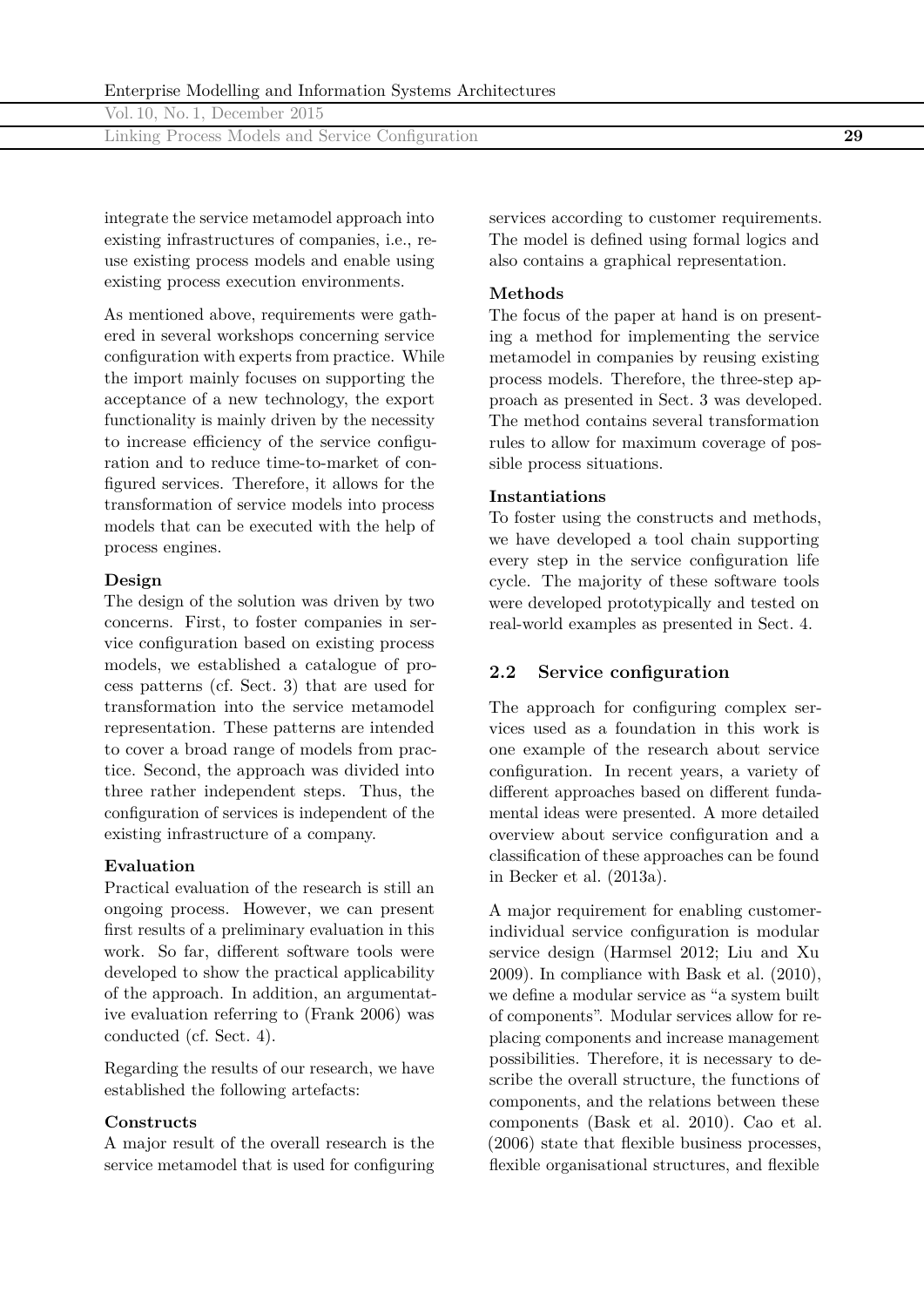|    | Vol. 10, No. 1, December 2015       |
|----|-------------------------------------|
| 30 | Michael Becker and Stephan Klingner |
|    |                                     |

enterprise resources are prerequisites for service configuration. A modular service architecture consisting of small, functionally independent components supports dissolving the dichotomy between standardised services (to increase efficiency) and customer-individual configurations (to increase customer satisfaction).

Three aspects are fundamental for modular service design: service modules, service architecture, and service experience (Tuunanen et al. 2012). While the service module aspect focuses on decomposing a service offer into independent service components, the service architecture aspect emphasises the relations between components of a complex service with each other and with elements of the service environment. Finally, service experience deals with customer requirements that can be met based on customised service offers.

Using a modular service architecture, it is possible to establish customer-individual configurations of complex services. (Lampel and Mintzberg 1996) identified various configuration strategies with respect to the degree of customer involvement. The first approach that does not allow for any customer influence on design, production, and distribution of a service is called *pure standardisation*. A company supporting *segmented standardisation* uses a basic design to cover different service variants. Customers can select the variant that best matches their requirements. With *customised standardisation*, customerindividual requirements are met by a service configuration based on standardised components. *Tailored customisation* allows for even greater customer influence on service design by providing a prototype that is fit to their requirements. Using no predefined service components at all, *pure customisation* is characterised by the greatest degree of customer involvement by designing a completely individualised service offer.

# **2.3 Process models and service configuration**

Today, companies use a large number of business process models to describe and communicate their service processes. Large scale enterprises often own process repositories consisting of hundreds or even thousands of models (Dumas et al. 2009). Usually, these repositories are managed using different techniques like intelligent process repositories (Yan et al. 2009).

However, several disadvantages exist when process models are used to offer customisable services. First and foremost, using processes there is no central representation of a company's service portfolio. This might lead to the situation that several variants of the same business process exist in a company (Rosa et al. 2013). Though different approaches for finding and eliminating duplicate or similar services exist, redundancy often occurs (Weber et al. 2011).

In particular when it comes to the configuration of customer individual services, representing services solely as process models has tremendous drawbacks, since existing process modelling notations like Event-driven Process Chains (EPC) or Business Process Model and Notation (BPMN) often lack configuration abilities (Rosemann and van der Aalst 2007). This is caused by the fact that most of the existing process modelling languages do not allow for a precise and clear description of process variability. According to Milani et al. (2012), it is possible to distinguish between *decision points* and *variations points* of process models. While the first ones are decisions that are made during process execution, the latter ones can already be made during configuration, i.e., before a process is actually executed.

Refer to Fig. 1 for an example. The presented BPMN model consists of four activities that are nested in a particular exclusive choice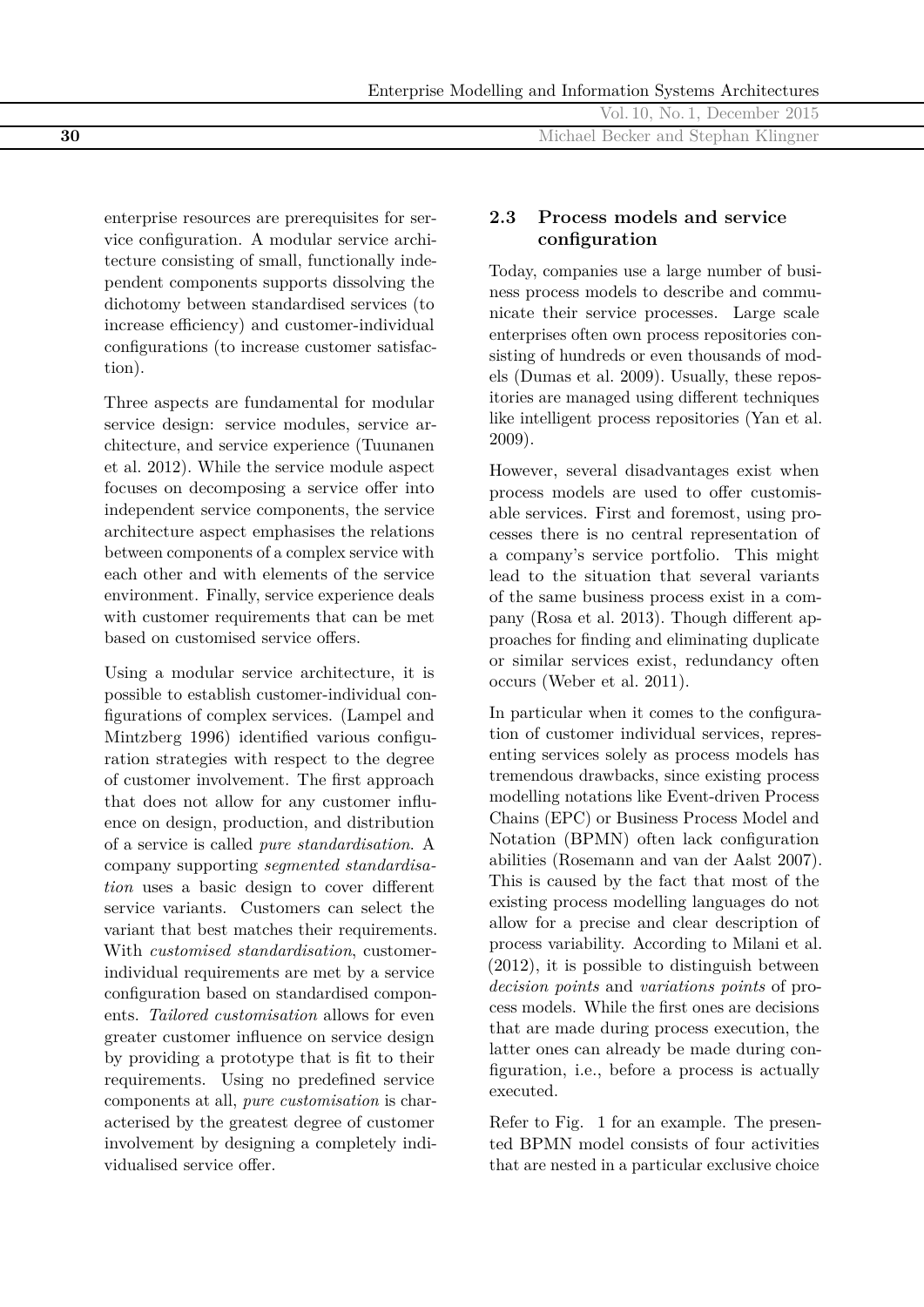Linking Process Models and Service Configuration **31**



*Figure 1: Process model with decision and variation points*

block. During process execution, only one of the activities *A* and *B* and only one of the activities *C* and *D* can be executed depending on the respective condition. As can be seen from the description of the conditions, the first decision can clearly made before the process is even executed, since it is known beforehand whether the customer has less than 5,000 employees or not. Therefore, the first decision represents a variation point. On the other hand, it can only be decided during process runtime whether received data is valid or not. Therefore, the second decision represents a decision point.

To overcome the limitations of process models regarding customer-individual configuration of services, it seems reasonable to use modelling approaches specialised on the description and configuration of complex services. In particular, a clear distinction between decision and variation points is necessary for meaningful and effective configurations.

## **2.4 Modelling using the Service Metamodel**

The service metamodel supports both *segmented standardisation* and *customised standardisation* according to the criteria established by Lampel and Mintzberg (1996). For segmented standardisation, service providers can define prebundled variants using service components. Though customers do not have direct influence on the variants, they can choose the variant best matching their specific requirements. The potential of the configuration approach is fully exploited when used for

customised standardisation. In doing so, customers select their required components and, thus, can directly influence the characteristics of the service during configuration.

The configuration can be performed either *topdown* or *bottom-up*. During top-down configuration, customers begin with selecting highlevel components and refine them accordingly. Contrary, applying bottom-up configuration, customers select very fine-grained components matching their specific requirements. Using formal dependencies between components, the configuration can be automatically completed for ensuring validity. Both, top-down and bottom-up configuration, result in valid services allowing for comparing performance impacts of different configuration outcomes.

Using the service metamodel it is possible to formally specify the structure of complex services. The aim of the metamodel is to provide software tools for supporting service modelling and configuration. In the following, core concepts of the metamodel necessary for understanding the transformation steps are presented. The interested reader is referred to the literature for a detailed description of the metamodel (Becker and Klingner 2012, 2013; Böttcher and Klingner 2011).

To establish smaller subsystems, the service metamodel allows for hierarchically structuring service components into *super components* and *subcomponents* using so-called *connectors*. Each connector is characterised by a set of *cardinalities* to quantitatively specify valid compositions during service configuration, i.e., a connector restricts the valid number of subcomponents.

Since interrelations in complex service portfolios are usually not limited to hierarchic dependencies, it is necessary to define additional configuration constraints using *logical dependencies*. Using these constraints, it is possible to define cross-hierarchical dependencies between service components. With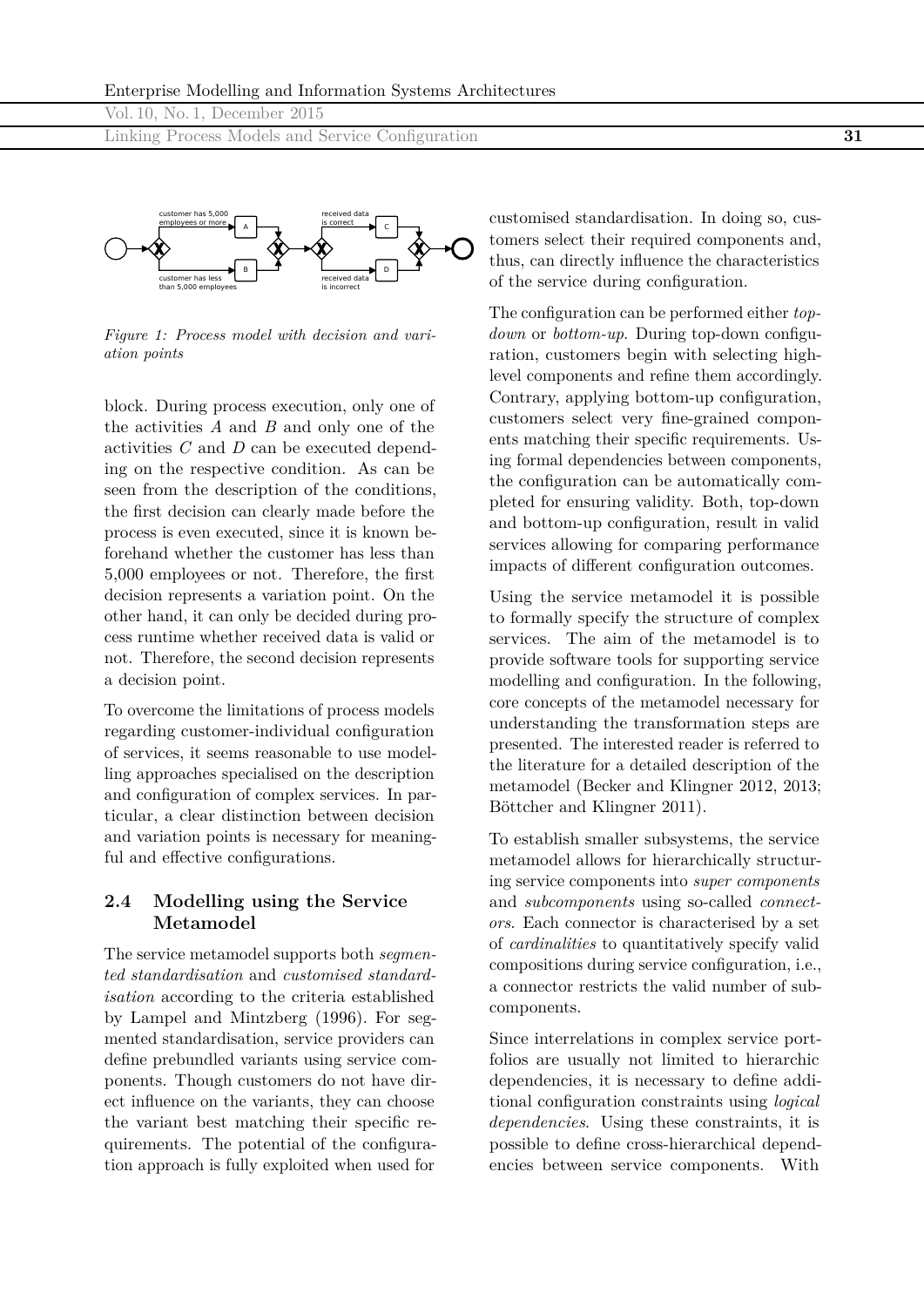|     | No. 1, December $2015$<br>Vol.<br>$\Box$      |
|-----|-----------------------------------------------|
| -32 | <b>Becker and Stephan Klingner</b><br>Michael |
|     |                                               |

hierarchical and logical dependencies, it is possible to define validity constraints of configurations.

For service provision, temporal aspects need to be taken into account, too. The metamodel allows for defining these aspects using *temporal dependencies*. Without temporal dependencies, it is assumed that every service component can be provided in parallel. Using temporal dependencies, it is possible to define sequential constraints. A choice of different connector types and dependency rules is presented in Tab. 1.

The usage of the metamodel elements is depicted in the example portfolio presented in Fig. 2. The portfolio consists of a root component called *Order Processing*. Though in this example, this component is the topmost component, it can be used as a subcomponent in the overall portfolio of a company. The root component is divided into two subcomponents *Laboratory results* and *Postprocessing* connected by a *KALL*-connector, i.e., both components are mandatory. The semantics of the other connectors is shown in more detail in Fig. 2. In addition to the hierarchical dependencies, the example portfolio also contains one temporal dependency specifying that components *Laboratory result* needs to be executed before component *Postprocessing* can be executed.

# **3 Approach**

In this section, the three steps of the holistic approach are presented individually. The whole lifecycle from importing existing business processes, modelling and configuring services to exporting customer-individual process models is shown. Using this approach, existing as well as generated process models are only loosely coupled, i.e., the connection between these models is established by means of import and export. This is justified by the aim to integrate the metamodel approach

into existing IT infrastructures with lowest possible expenditure. The three steps are depicted in Fig. 3: *import* existing process models, *adapt and configure* service models, and *export* process models.

There are different ways to integrate the presented approach for service modelling and configuration into an existing corporate environment. First of all, it is possible to create service models according to the metamodel completely from scratch. However, this could result in unnecessary overhead, since often services are already described by existing process models, either in terms of reference models or by using company specific models (Dijkman et al. 2011). Thus, it seems natural to reuse these models via import.

The next step is to adapt and configure service models. Since process models usually do not hold all information required for service configuration, it is necessary to enrich generated models. Besides productivity-related factors this might also include logical dependencies between service components. In doing so, structural and financial effects of customerindividual configurations are made transparent. Based on an exhaustive service description, it is possible to configure a service according to customer requirements. The formal definition of the metamodel allows for validating the configuration.

The configuration according to customer requirements is followed by the provision of the service. The customer-individual service model can be used as a formal basis for service provision. Additionally, it might be feasible to generate IT services or process models that support (semi-)automated service provision. By using generated models, heterogeneities and variations in quality can be reduced - this is fostered by exporting customer-individual service configurations into executable process models.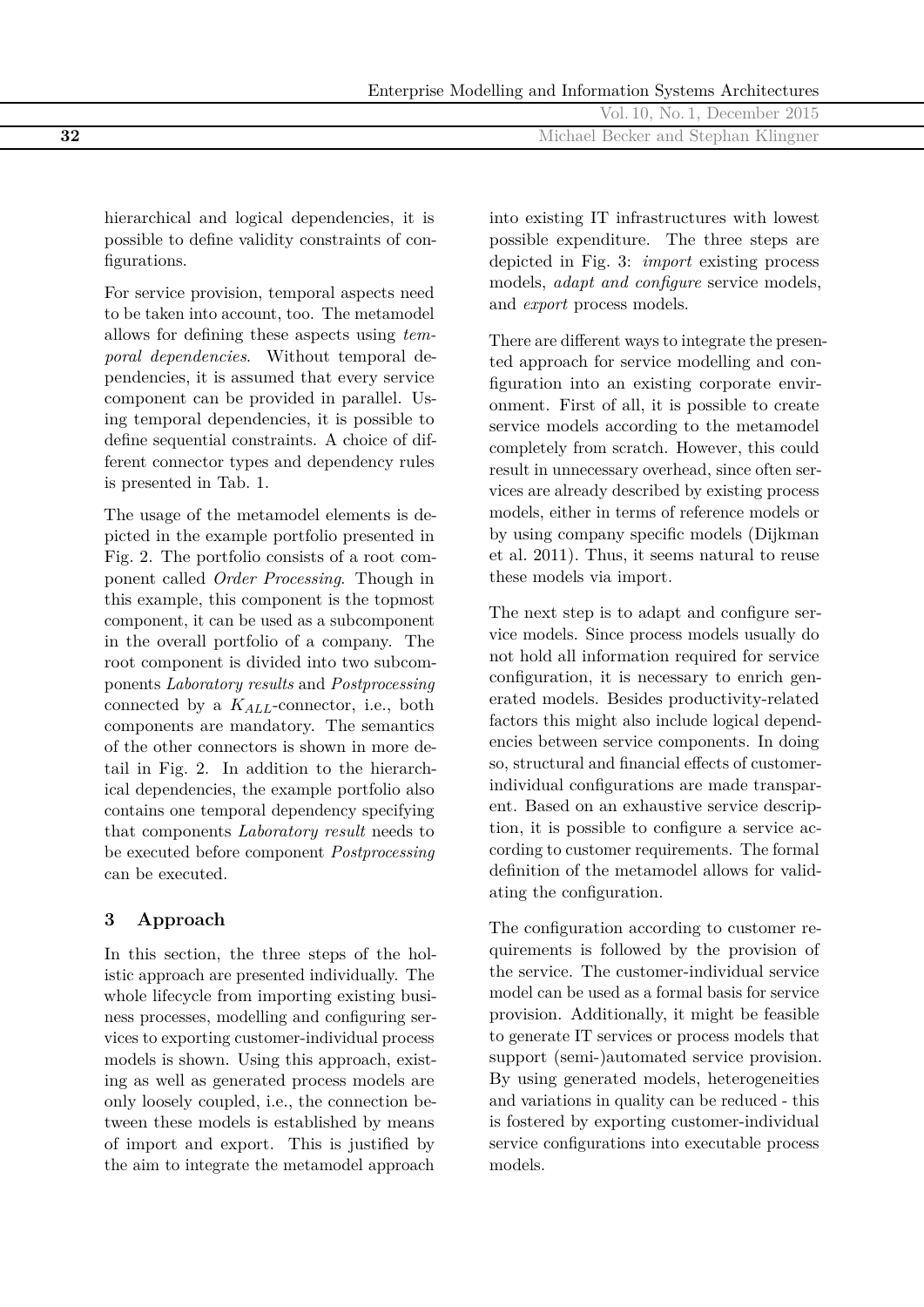| Vol. 10, No. 1, December 2015                    |    |
|--------------------------------------------------|----|
| Linking Process Models and Service Configuration | 33 |

*Table 1: Choice of connector types and logical and temporal dependencies*

| Connectors            |                                                                             |
|-----------------------|-----------------------------------------------------------------------------|
| $K_{ALL}$             | All of the succeeding nodes must be selected during configuration.          |
| $K_{ONE}$             | Exactly one of the succeeding nodes must be selected during configu-        |
|                       | ration.                                                                     |
| $K_{ANY}$             | An arbitrary amount of succeeding nodes can be selected during              |
|                       | configuration. However, at least one nodes must be selected.                |
| $K_{(n,m)}$           | At least $n$ and at most $m$ succeeding nodes are allowed to be selected    |
|                       | during configuration.                                                       |
| Logical Dependencies  |                                                                             |
| $requires(A)=B$       | <i>Requirement Rule:</i> If component A is selected during a configuration, |
|                       | component B needs to be selected, too.                                      |
| $prohibits(A)=B$      | <i>Prohibition Rule:</i> If component A is selected during a configuration, |
|                       | component B must not be selected.                                           |
| Temporal Dependencies |                                                                             |
| $before(A)=B$         | Precedence Rule: If components A and B are selected during a                |
|                       | configuration, component B must be executed before component A.             |
| $iBefore(A)=B$        | <i>Direct Precedence Rule:</i> If components A and B are selected during    |
|                       | a configuration, component B must be executed directly before com-          |
|                       | ponent A, i.e., no other component must be executed between B and           |
|                       | Α.                                                                          |
| repeatedble(A)        | <i>Repeatable Rule:</i> Component A can be executed multiple times.         |

### **3.1 Use Case**

A use case from practice shall illustrate the transformation steps (import, configuration, export). On the one hand, this allows for a first exemplary evaluation of the approach. On the other hand, the transformation based on the use case can be used to illustrate open research questions and challenges arising in practice. The use case is deduced from a research project in cooperation with a precision farming company. Aim of this project was to develop a system enabling a more efficient processing of orders. Process models constitute the foundation of this system and allow for a structured description of tasks. Furthermore, the processes of the system can  $-$  to some extend – be used for automating various tasks. The use case consists of two process models regarding the processing of an order and is depicted in Fig. 4 and Fig. 5.

The first process model (cf. 4) of the use case represents the overall order processing. It is possible to distinguish between two fundamental order types: soil sampling and land surveying. Based on the specific order type, different activities need to be executed. This variance is represented in the highlighted areas of the process model in Fig. 4. Both exclusive gateways in the highlighted areas are variation points, i.e., a decision is possible before process execution. Thus, only a specific part of the process model is relevant regarding the different order types. The third exclusive gateway is a decision point, i.e., a distinction between correct and incorrect received data can only be made during process execution.

The second process model of the use case (cf. Fig. 5) considers the postprocessing part. Again, the highlighted area represents a variation point, since it is known beforehand whether the customer requested a printout, an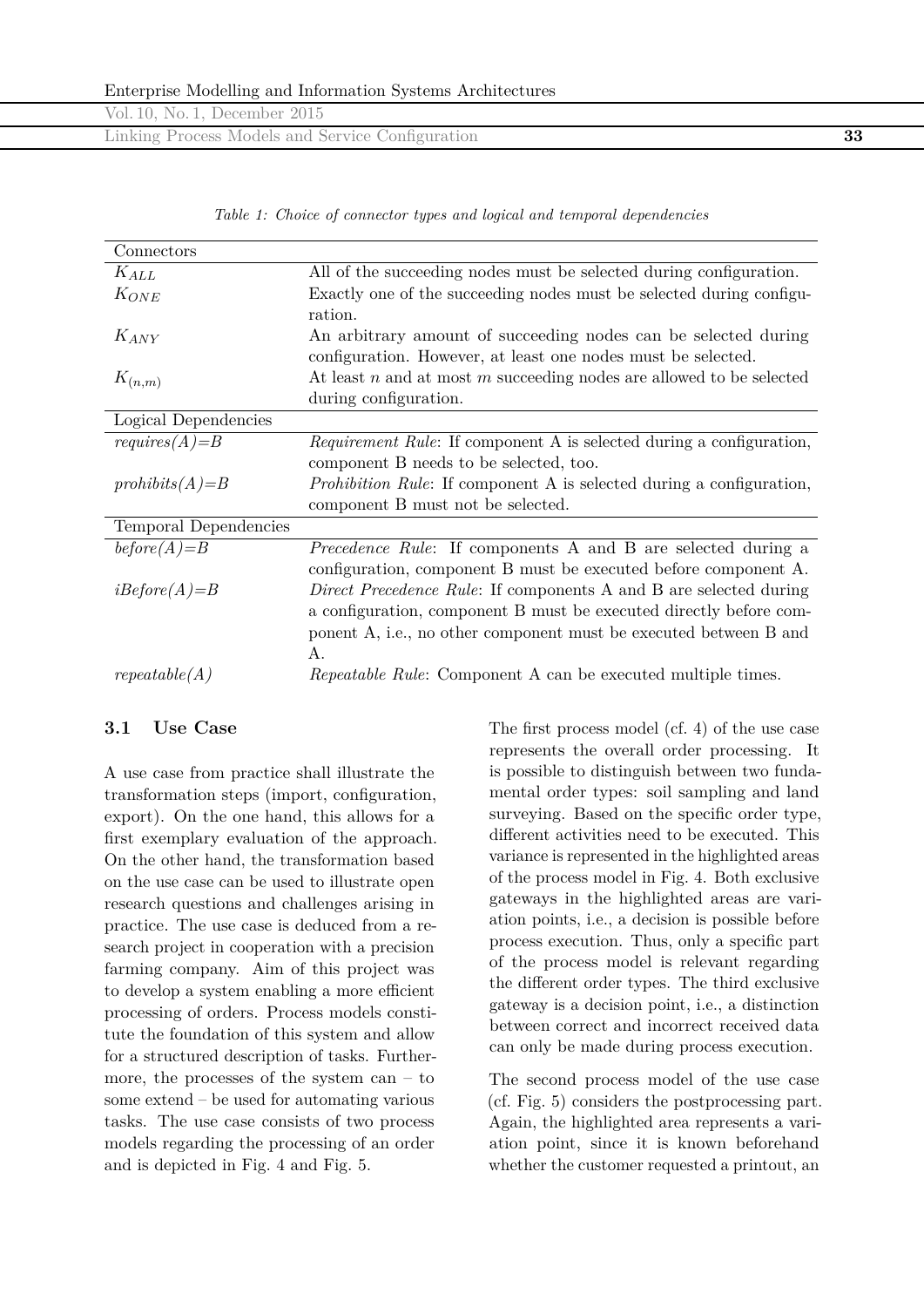



*Figure 2: Example portfolio with different modelling elements*



*Figure 3: Three-step approach for service modelling*

email, both, or nothing at all. Even this small example shows the challenges concerning configuration using BPMN, since the notation does not provide direct support for a distinction between decisions that can be made during configuration (variation points) and decisions that can only be made during runtime (decision points). Due to this fact, it is often challenging to adapt process models for a specific situation. In addition, the process model representation solely does not provide any information about dependencies between possible variation points.

For example in the use case presented in Fig. 4, the variations soil sampling and land surveying occur on two occasions. However, if sampling was selected at the first variation point it also needs to be selected at the second



*Figure 4: Use case: order processing*



*Figure 5: Use case: order postprocessing*

variation point. This challenge is further increased by the existence of scattered process models in companies.

## **3.2 Import of Process Models**

In this section we first give an overview about transforming various workflow patterns into the service metamodel representation. Afterwards, the transformation of the use case is presented.

### **3.2.1 Transformation rules**

The general transformation is presented in the following figures. Fig. 6 shows a snippet of a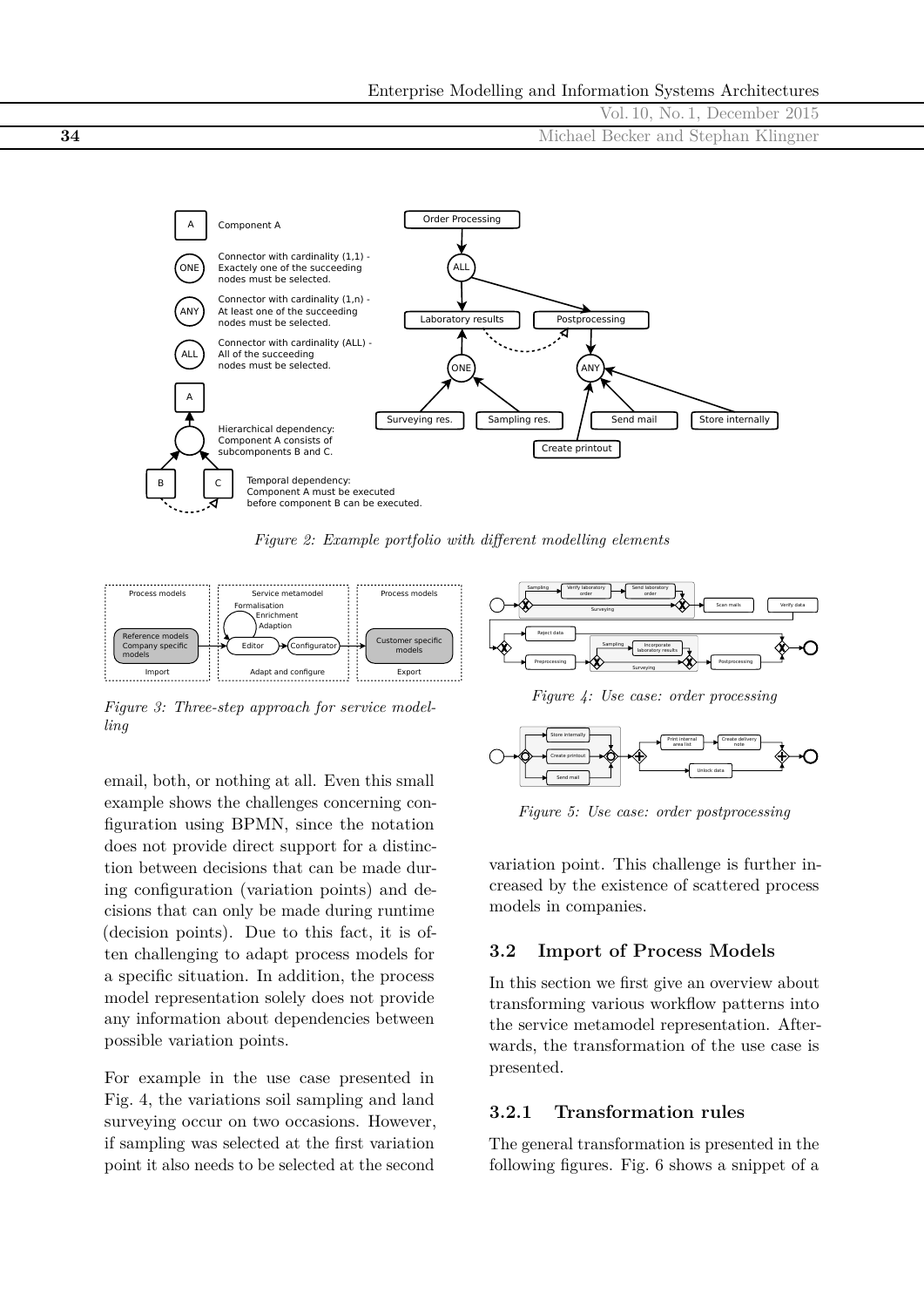| Vol. 10, No. 1, December 2015                    |    |
|--------------------------------------------------|----|
| Linking Process Models and Service Configuration | 35 |

BPMN model. It consists of the five activities *A*, *B*, *C*, *D*, and *E*. While activities *B*, *C*, and *D* are encapsulated in a building block using a generic gateway, the other activities are sequentially linked. The semantics of the gateway is not defined, since it is not relevant for the general transformation process.



*Figure 6: Transformation step 1*

The transformation is performed block-wise, i.e., the single blocks of the BPMN model are independently transformed into service component representations. Afterwards these service components are connected with each other. In general, a service component *X\** is generated for every activity *X* from the process model.

In the example, the first block that is transformed is the sequence of activities *C* and *D*. A super component *[C\*,D\*]* is created to encapsulate the service components *C\** and *D\**. The semantics of the connector linking super and subcomponents with each other depends on the connection type. For workflow-specific connections, the respective connector semantics is presented below (cf. Tab. 2). Since activities *C* and *D* are in sequential order, the respective components are annotated with a temporal dependency, i.e., the service model contains a dependency *be* $fore(D^*)=C^*$ . The resulting service model is presented in Fig. 7.

As a second step, the service component *B\** that represents activity *B* is linked with the existing service model. Therefore, a new connector and a super component to encapsulate components *B* and *[C\*,D\*]* are created. Since there is no sequential relation between *B* and the other two activities in the encapsulated



*Figure 7: Transformation step 2*

block of the process model, no temporal dependency is created as can be seen in Fig. 8.



*Figure 8: Transformation step 3*

As a final step, the components *A\** and *E\** are included in the model, too. The root component *[A\*,B\*,C\*,D\*,E\*]* encapsulated all generated components and the temporal dependencies *before([B\*,C\*,D\*])=A\** and *be* $fore(E^*)=|B^*, C^*, D^*|$  reflect the sequential order of the activities. The resulting service model is presented in Fig. 9.



*Figure 9: Transformation step 4*

Based on this general procedure, it is pos-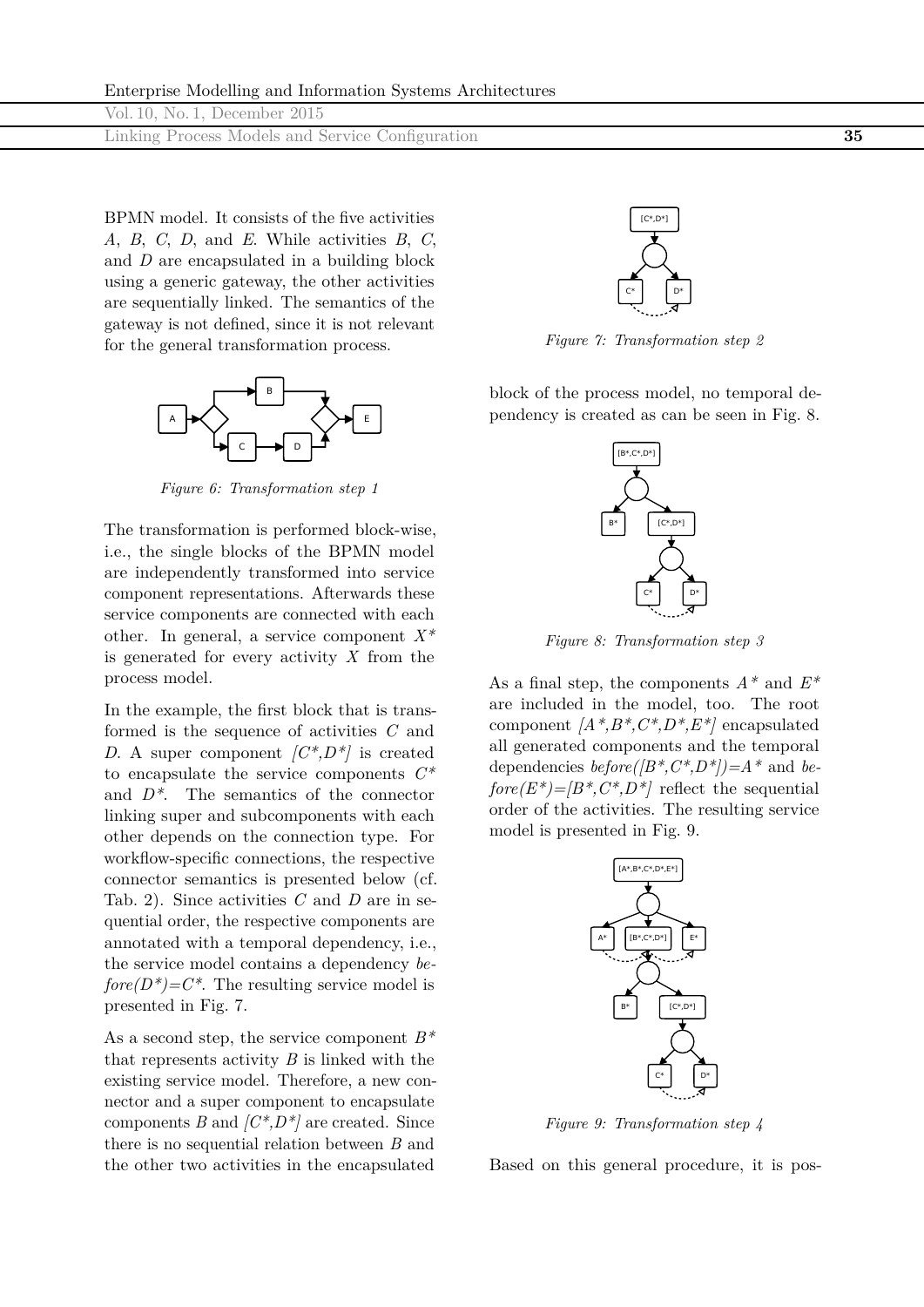Vol. 10, No. 1, December 2015 **36** Michael Becker and Stephan Klingner

sible to establish transformation for a variety of workflow patterns that frequently occur in process models, e.g., van der Aalst et al. 2003. Tab. 2 shows different transformations for exemplary chosen basic patterns. A more thorough discussion about the specific transformations can be found in Klingner and Becker (2014). Though empirical validation of the frequency of workflow patterns is still sparse (van der Aalst and Hofstede 2012), it is a feasible assumption that the presented patterns cover a broad range of models from practice.

# **3.2.2 Transformation of the use case**

Using the above presented rules, it is possible to transform the postprocessing use case process of Fig. 4 and Fig. 5 into a configurable process model. There are several workflow patterns occurring in the process: sequence, parallel split and synchronisation, and exclusive choice and simple merge. The result of the transformation is shown in Fig. 10 and Fig. 11. While the left-hand side (Fig. 10) presents the result of the transformation of Fig. 4, the right-hand side (Fig. 11) presents the transformed process of Fig. 5.

As Fig. 10 shows, the exclusive gateways were transformed into  $K_{ONE}$ -connectors, i.e., it is only allowed to select one of the following components during configuration. Furthermore, sequential activities (e.g., components *Scan mails* and *Verify data*) are transformed into components and an *KALL*-connector, since all components are mandatory. The temporal dependencies that need to be taken into account due to sequential constraints are depicted as dashed arrows in Fig. 10.

The configuration tree shown in Fig. 10 is a graphical representation of the formally defined metamodel. In the metamodel, temporal dependencies are specified using linear temporal logics (LTL). Thus, the sequential



*Figure 10: Automatically transformed use case: transformed order processing*

dependency between components *Scan mails* and *Verify data* is defined by the formula *iBefore(Verify data) = Scan mails*. This formula is evaluated during configuration according to predefined LTL expressions (Becker and Klingner 2012).

# **3.3 Service Configuration**

The automatically generated service model can be adapted and extended to fit validity constraints and can serve as a basis for creating customer-individual configurations. In this section, necessary adaptations and possible extensions are presented.

During the transformation of process models into service models, components are derived from activities and connectors from gateways. Furthermore, temporal rules of service components are derived from the control flow of the process model. However, an automatically generated service model only contains elements relevant for process modelling. A number of features that are necessary for a meaningful service modelling are still missing and need to be added.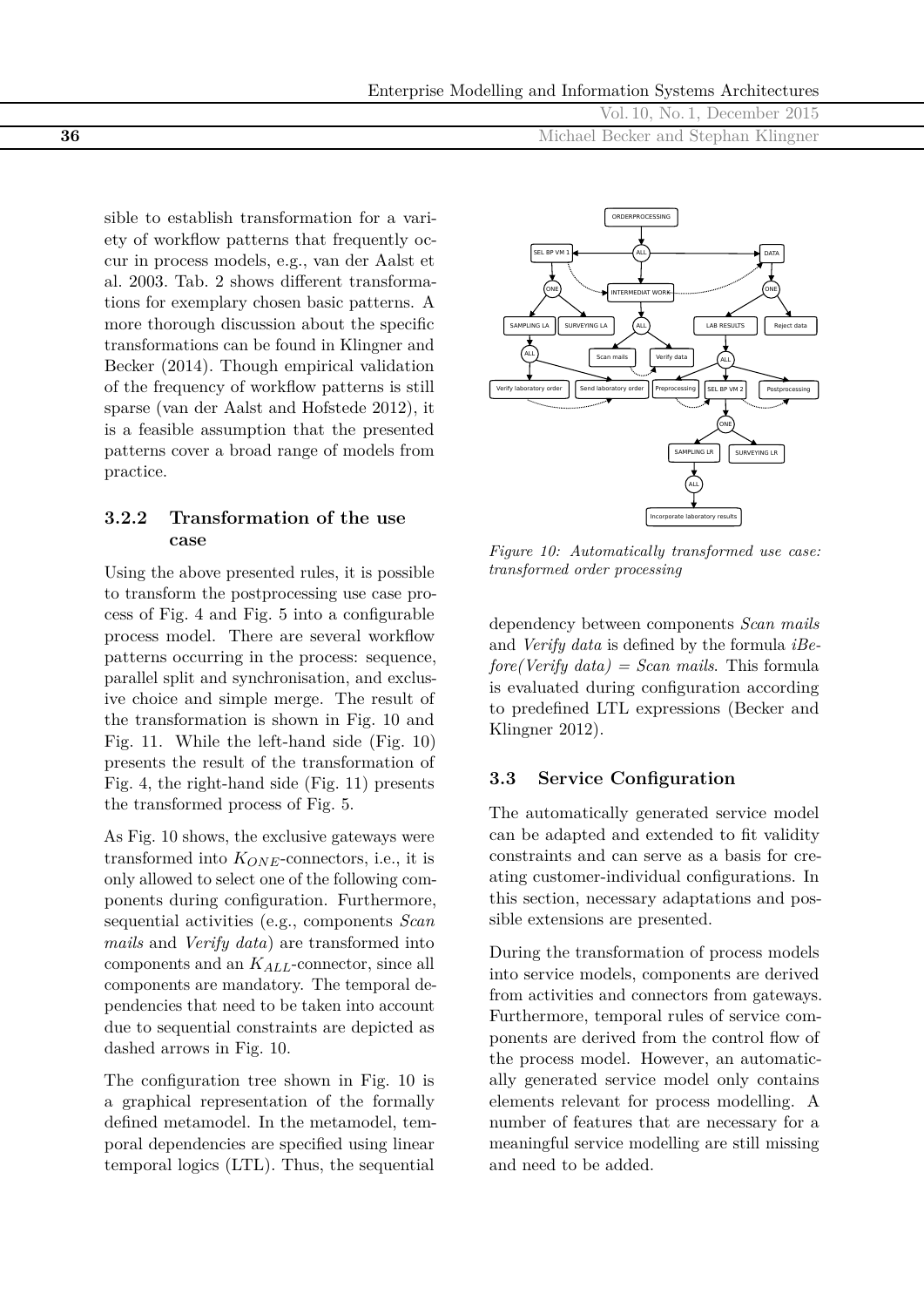|  |  | Enterprise Modelling and Information Systems Architectures |
|--|--|------------------------------------------------------------|
|  |  |                                                            |

|  | ∼                             |                                                  |  |  |
|--|-------------------------------|--------------------------------------------------|--|--|
|  | Vol. 10, No. 1, December 2015 |                                                  |  |  |
|  |                               | Linking Process Models and Service Configuration |  |  |
|  |                               |                                                  |  |  |

*Table 2: Transformation of basic workflow patterns*

| Workflow pattern | Service metamodel                                                          | Description                                                                                                                                                                                                                                                                                                                                                                                                                                                                                                                                        |
|------------------|----------------------------------------------------------------------------|----------------------------------------------------------------------------------------------------------------------------------------------------------------------------------------------------------------------------------------------------------------------------------------------------------------------------------------------------------------------------------------------------------------------------------------------------------------------------------------------------------------------------------------------------|
|                  | [A*, B*]                                                                   | Sequence: For an ordered sequence<br>of activities $A$ and $B$ , the respec-<br>tive service components $A^*$ and $B^*$<br>are connected with a direct preced-<br>ence rule: $iBefore(B^*) = A^*$ . Both<br>components are encapsulated in the<br>super component $\left\langle A^*, B^* \right\rangle$ .                                                                                                                                                                                                                                          |
|                  | $[A*,B*,C*,D*]$<br>ALL<br>$[B^*,C^*]$<br>ALL                               | Parallel split and synchronisation:<br>Using the parallel split, both activ-<br>ities $B$ and $C$ must be executed.<br>After finishing execution, the pro-<br>cess is synchronised again. In terms<br>of a service representation, compon-<br>ents $B^*$ and $C^*$ are both mandat-<br>ory and, thus, connected using an<br>$K_{ALL}$ connector. There is no se-<br>quential dependency between com-<br>ponents $B^*$ and $C^*$ but between<br>$A^*, \, /B^*, C^*$ , and $D^*$ to reflect the                                                      |
|                  | $[A^*,B^*,C^*,D^*]$<br>ALL<br>$[\mathsf{B}^*,\mathsf{C}^*]$<br>ONE         | sequential order between the respec-<br>tive parts of the process model.<br>Exclusive choice and simple merge:<br>In the process model, exactly one<br>of the activities $B$ or $C$ is executed.<br>Analogously, the service compon-<br>ents $B^*$ and $C^*$ are connected us-<br>ing a $K_{ONE}$ -connector, i.e., exactly<br>one of these two components needs<br>to be selected during configuration.<br>Furthermore, the same temporal de-<br>pendencies as in the previous exam-<br>ple apply.                                                |
|                  | $[A*,B*,C*,D*]$<br>ALL<br>D*<br>$[\mathsf{B}^*,\mathsf{C}^*]$<br>AN)<br>B* | Multi choice and synchronising<br><i>merge</i> : An arbitrary combination<br>of activities $B$ and $C$ is executed<br>using the multi-choice pattern, i.e.,<br>either only $B$ , only $C$ , or both $B$<br>and $C$ are executed. This is reflec-<br>ted by the $K_{ANY}$ -connector in the<br>service model representation. Dur-<br>ing configuration, at least one of<br>both components needs to be selec-<br>ted but it is possible to select both<br>components, too. Again, the tem-<br>poral dependencies are equal to the<br>first example. |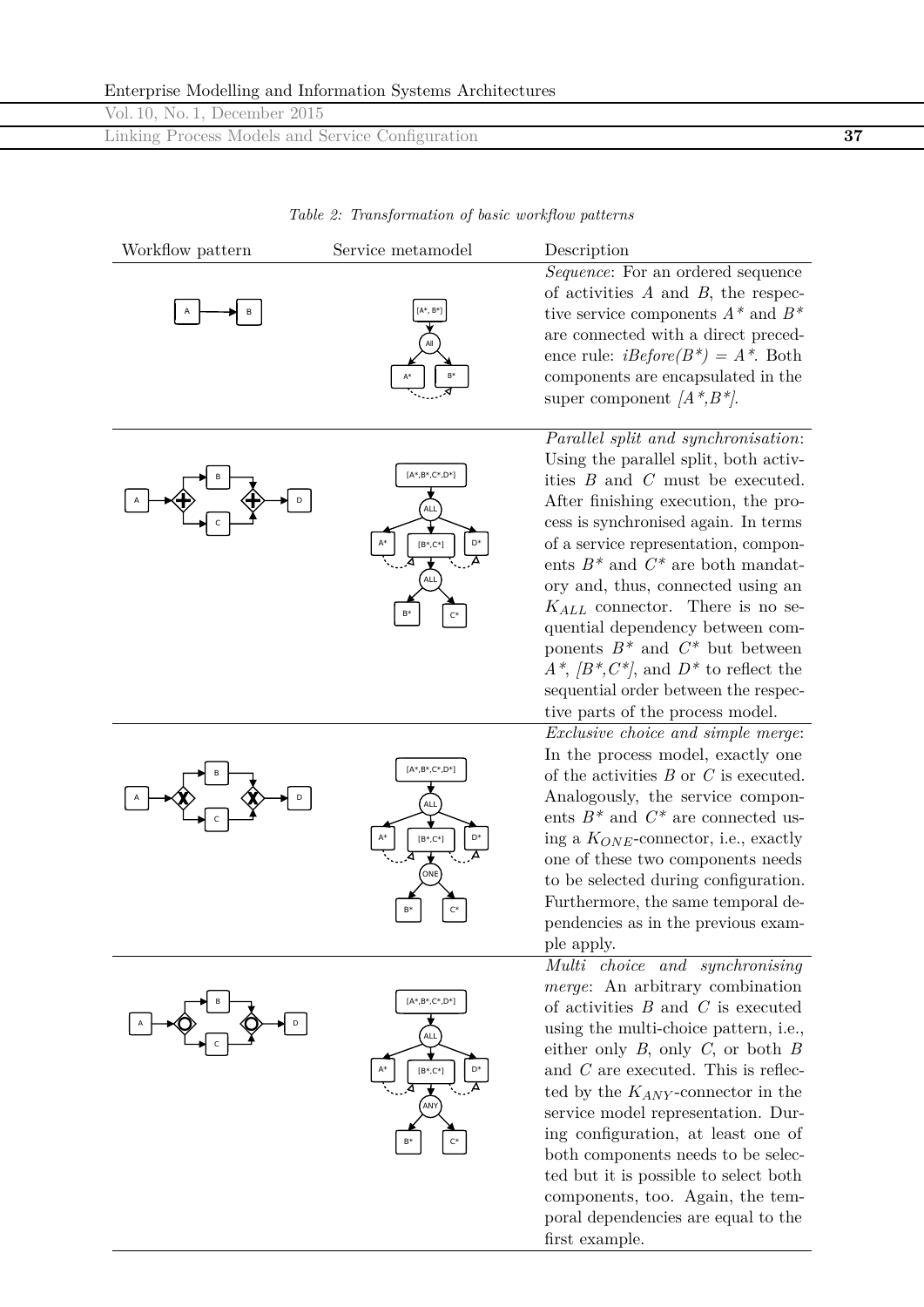| Enterprise Modelling and Information Systems Architectures |  |  |
|------------------------------------------------------------|--|--|
|                                                            |  |  |

|    | Vol. 10, No. 1, December 2015       |
|----|-------------------------------------|
| 38 | Michael Becker and Stephan Klingner |



*Figure 11: Automatically transformed use case: transformed order postprocessing*

**Establish integrated portfolio**: By means of the automated transformation of process models, introducing the service metamodel in company infrastructure is simplified. However, manual reworking is necessary to establish a meaningful service portfolio of a company. First of all, using automated transformation generates a service model for every process model. To analyse company-wide dependencies, it is necessary to establish a holistic portfolio. In the use case in Fig. 11, the service model *ORDERPOSTPROCESSING* is directly connected with the component *Postprocessing* from the service model *ORDER-PROCESSING*.

Thus, the *ORDERPOSTPROCESSING* model can be connected to establish an integrated portfolio.

**Remove runtime decisions**: Besides integrating different service models with each other, it is necessary to analyse the model regarding meaningfulness of the generated components. The decision between the two process variants soil sampling and land surveying can

be made already during configuration. However, this is not the case for the decision between accepting and denying data. This is a runtime decision because it cannot be decided whether the data are correct or not before process execution. It is not possible to distinguish between these two decision types during transformation without adding additional information. Instead, the generic model needs to be adapted. A valid configuration model that represents the correct distinction between configuration and runtime decision can be established by removing the components *Reject data*. The corresponding activities need to be defined using an embedded process model in the component *DATA*.

**Identify remote dependencies**: Using process models, it is only possible to define local dependencies between activities using gateways. Contrary, it is rather complicated to define remote dependencies, e.g., between different decisions during process execution. Regarding the use case *Order processing* from Fig. 4, there is an implicit remote dependency: If the sampling was selected in the first gateway block, it also needs to be selected in the second gateway block. In case of service configuration, it is necessary to define a dependency between the respective components for enabling valid configuration options. Thus, two rules need to be defined in the transformed use case: *requires(SAMPLING LA) = SAMPLING LR* and *requires(SAMPLING*  $LR$ ) = *SAMPLING LA*. Because of the  $K_{ONE}$ connectors, the respective surveying components are automatically disabled during configuration. Due to this explicit definition of configuration dependencies, invalid configurations can be avoided.

**Define KPI**: Key performance indicators (KPI) are used to represent characteristics related to the productivity of components. A KPI can be defined as a fixed value for a specific component. In addition, it is possible to aggregate KPI of different components by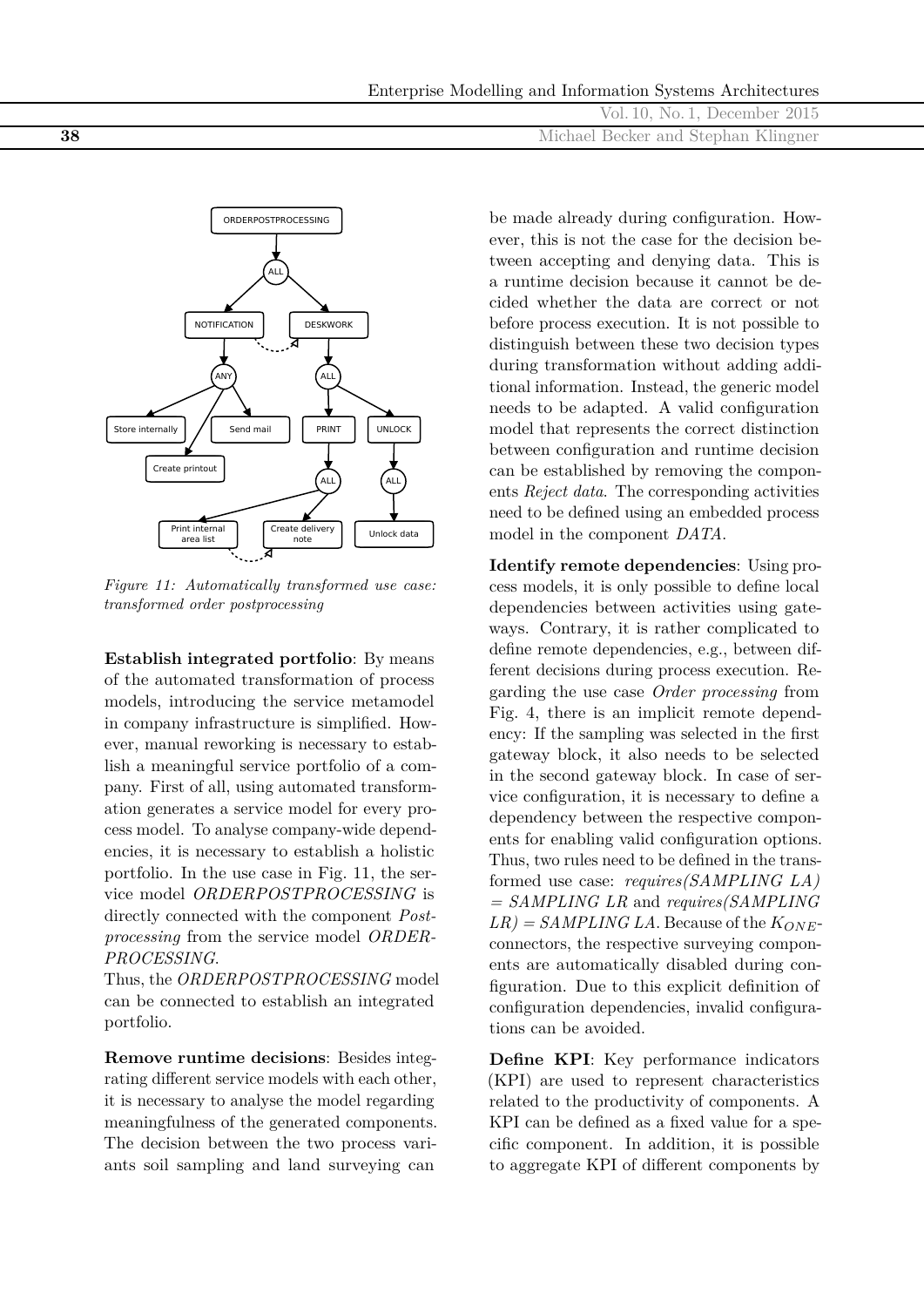| Vol. 10, No. 1, December 2015 |  |
|-------------------------------|--|
|-------------------------------|--|

Linking Process Models and Service Configuration **39**

using mathematical operations. In doing so, it is possible to evaluate different configuration variants according to their productivity. This allows for selecting the most productive service configuration. Besides productivity, other KPI like risk of service provision can be taken into account. This might be necessary, since single components can increase the risk of the whole service (Klingner et al. 2012).

**Clean portfolio**: During automated transformation, several intermediate components are generated but not required for a precise service description. For increasing comprehensibility of the generated service model, these components should be removed. Furthermore, it is possible to modify a generated service model according to the underlying configuration decisions to reduce the amount of logical dependencies between components and, thus, increase comprehensibility and satisfiability of validity checking (Mendonca et al. 2009). For example, in the use case, the components belonging to soil sampling and these belonging to land surveying can be bundled within specific components. This allows for a better overview about the content of specific service components.

#### **Define non-functional characteristics**:

For a precise description of a service component, it is necessary to define additional characteristics besides validation options. Using nonfunctional properties, it is possible to specify such characteristics of components, e.g., temporal or local availability, rights and obligations of contracting parties, and languages the service can be provided in (O'Sullivan 2008). In the metamodel, attributes that are assigned to components are used to define non-functional properties. Besides increased transparency regarding service configuration properties, this also allows for filtering complex service models according to specific nonfunctional properties. In doing so, it is possible to restrict the selection possibilities to

components that are relevant for the specific requirements of customers.

**Define service environment**: Since services cannot be analysed without considering the environment in which they are provided, it is necessary to include characteristics of this environment during service configuration. The environment of a service might influence different service properties like productivity, price, and configuration options. Using the metamodel, it is possible to define the service environment by means of external impact factors (Becker et al. 2011).

The various service specific extensions for the use case are shown in Fig. 12. Each configurable component has been enriched with a specific price (depicted using the attribute  $p$ ) that can be summed up regarding customer-individual configurations. The portfolio was cleaned up, i.e., unnecessary intermediate components were removed and logical dependencies between remotely coupled decisions were established. In addition, the component *Reject data* was removed, since it does not represent a variation point. For increased comprehensibility, the logical and temporal dependencies are textually specified, too.

Using the KPI and the specification of dependencies, it is possible to establish valid customer-individual configurations by selecting required components. For example, in a soil sampling offer, the component *Incorporate laboratory results* is automatically included. The price of a configuration is calculated by the sum of all selected components. For the example of a land surveying order including a printout of the results the overall price is determined by the price of the components *Surveying* (300), *Scan mails* (15), *Verify data* (75), *Preprocessing* (150), *Create printout* (80), *Print internal area list* (20), *Create delivery note* (20), and *Unlock data* (5) resulting in a total price of 665.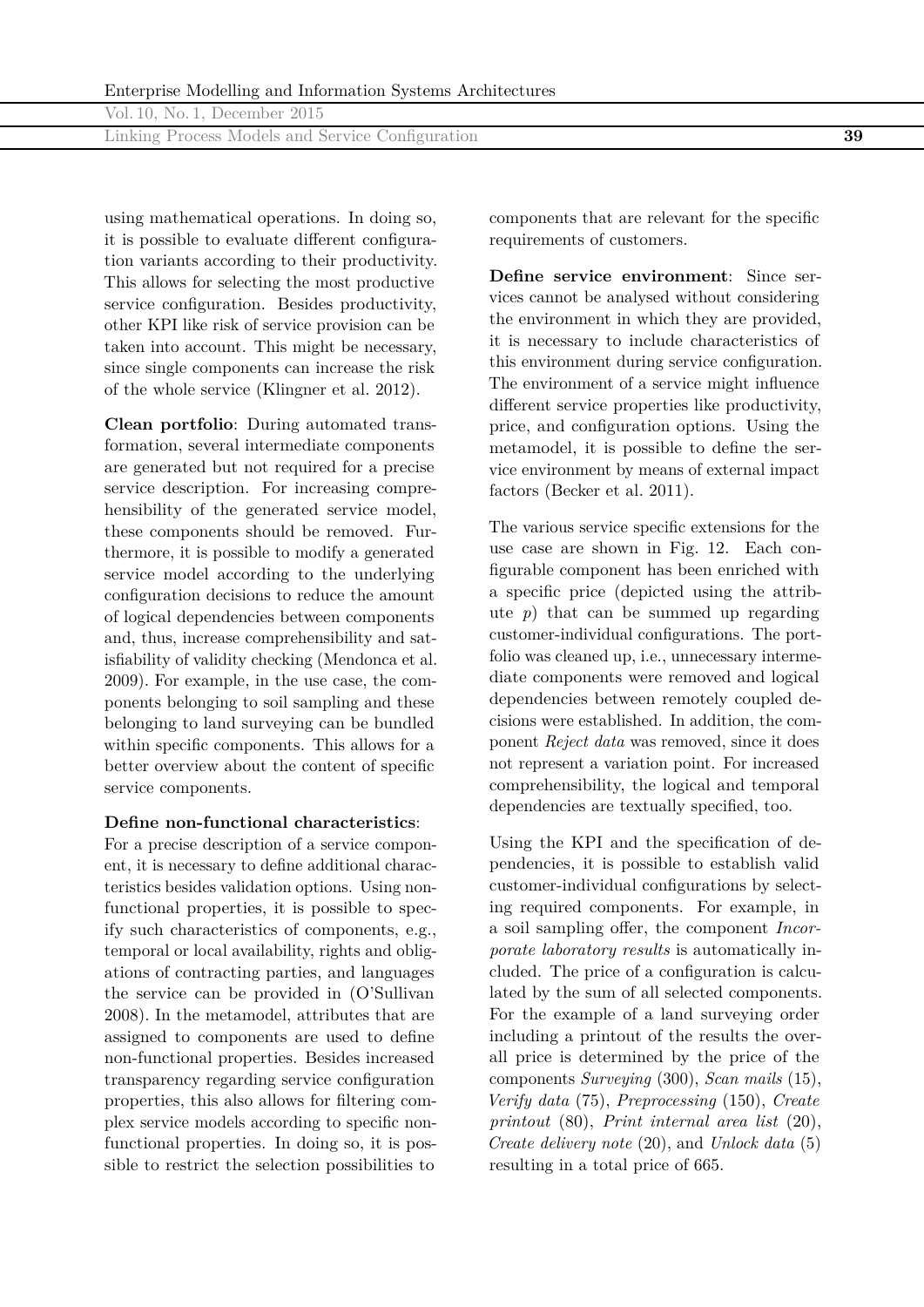



*Figure 12: Manually enriched use case*

## **3.4 Export of customer-individual service configurations**

Based on the customer-individual configuration of a service, exporting the configuration model into an executable process model can form the basis for (semi-)automated service provision. The export is performed with respect to the temporal dependencies defined in the service model. Components without any temporal dependencies are assumed to be executable in parallel, since no restrictions are defined. Temporal dependencies between components are specified declaratively, for example by using the above mentioned rules *before* (precedence rule) or *iBefore* (immediate precedence rule).

The temporal rules as defined in Tab. 1 are applied during transformation of configured service models into process models. It is necessary to note that a temporal rule is only applicable if all contained elements are selected during configuration. For example, a rule containing components *A* and *B* does not apply if only component *A* is selected.

The transformation of configured service models into process models can be seen as the reverse of the transformation of workflow patterns as described above. Contrary to existing process models, these transformed process models do only contain elements required for service provision, since they are generated from a configuration, i.e., every activity in the generated process is necessary. Therefore, the only above presented workflow patterns that can occur in these types of models are sequence, parallel split, and synchronisation. Thus, during generation of the configured process models neither inclusive nor exclusive gateways are created. A generated process model may only contain these gateway types by encapsulating process models into components for describing the workflow of atomic components (the leafs in the hierarchic tree).

In the use case from Fig. 12, it is possible to distinguish between two configuration variants. On the one hand, the service can be configured for soil sampling. On the other hand, land surveying can be configured. Depending on the selected configuration variant, different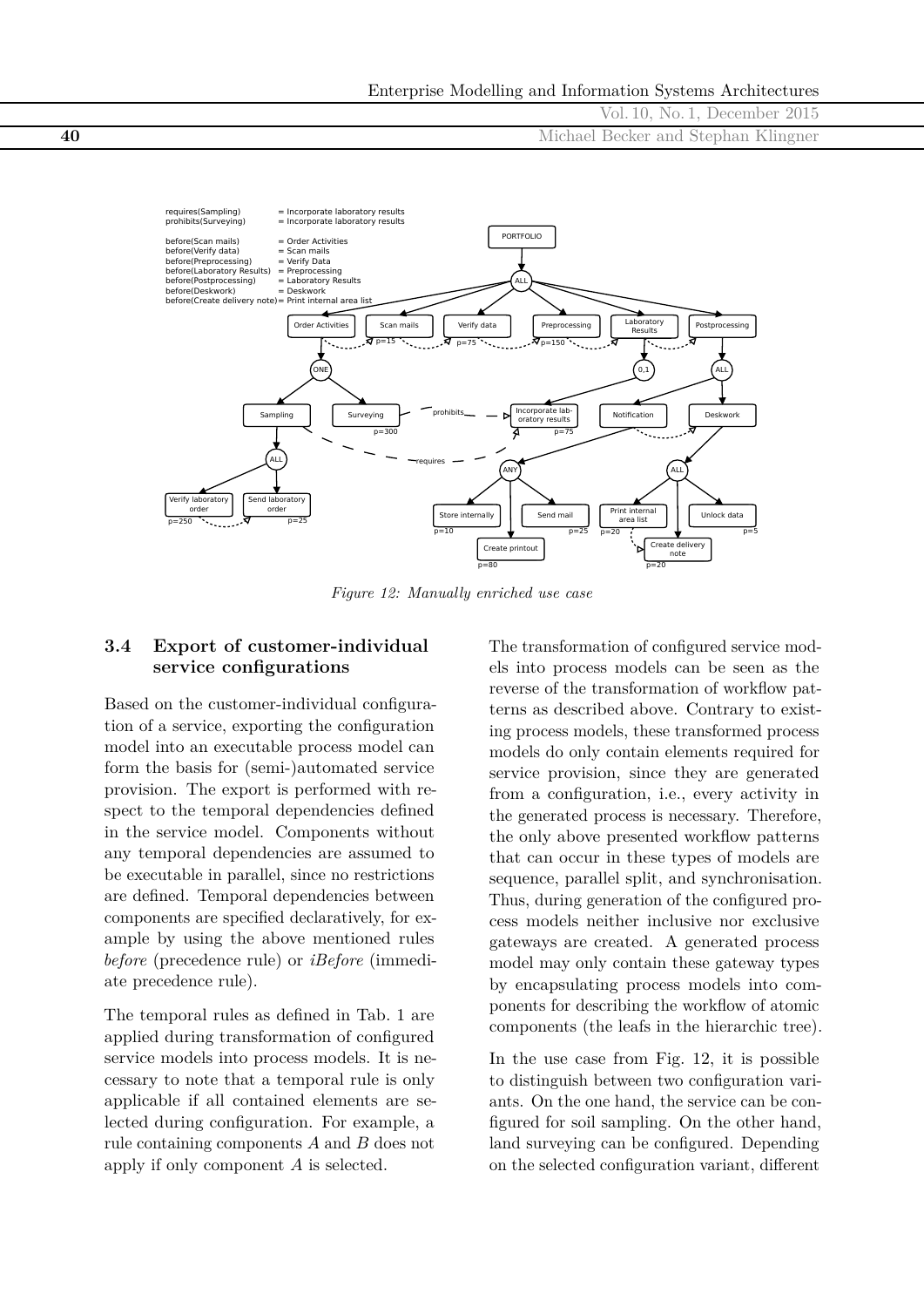Linking Process Models and Service Configuration **41**



*Figure 13: Export of the land surveying configuration*

process models are generated. As can be seen in Fig. 13 for the land surveying configuration and selected printout, the generated process is less complex than the original process including both configuration variants. As stated above, the runtime decision about data verification was encapsulated in the component *Verify data*. Thus, it is not represented in the generated process model but rather included as a subprocess of the specific activity.

#### **4 Evaluation**

Currently, there are two evaluation approaches for the presented work. First software tools were developed to show the practical feasibility of the findings. Furthermore, an argumentative evaluation according to (Frank 2006) is presented.

#### **4.1 Software implementation**

The theoretical concepts presented above were prototypically implemented in various, loosely coupled software tools. Therefore, it is possible to reuse existing process models transformed to a configurable service model representation and configure the service model in practice, too. The tools are freely available and are subsequently presented in more detail.

The tool *PM2SM*2 enables the transformation of process models to service models. Currently, EPC models can be imported by transforming EPC functions into components and removing events. Future extensions of this

tool will allow for transforming BPMN models, too.

The web based application *Service Modeller*3 is used to model and configure services. Besides importing models transformed using *PM2SM*, it also allows for creating new service models from scratch. Since the application is web based, no installation is necessary. For supporting productivity analysis, the *Service Modeller* provides a variety of predefined KPI that can be used for a more detailed description of service components. The KPI library is the result of an exhaustive literature study as presented in Freitag et al. (2011).

The configuration of complex services is supported by an automated validation of dependencies between different elements of the service models. The configuration view of the *Service Modeller* is shown in Fig. 14. Components that are selected during configuration are marked with a green tick. Besides verifying the configuration validity, the configuration view also allows for comparing different configuration variants regarding their impact on productivity, e.g., by depicting the total price of a service configuration.

Using the tool  $S\text{M2}PM^4$ , it is possible to transform a completed service configuration into a BPMN model. This process model can be used as input for a workflow management system to support process execution. The temporal dependencies between components of the service models serve as a foundation for defining the order of activities in the process model. By means of a web service, it is possible to initialise the transformation within the *Service Modeller* web application. For increasing comprehensibility of the generated process model, the *SM2PM* tool also includes a so-called *Layouter*. The task of this module

<sup>2</sup><http://sourceforge.net/projects/kpstools/>

<sup>3</sup>[http://europa.informatik.uni-leipzig.de/](http://europa.informatik.uni-leipzig.de/servicemodeller/) [servicemodeller/](http://europa.informatik.uni-leipzig.de/servicemodeller/)

<sup>4</sup>Available as part of the *Service Modeller*, source code yet to release.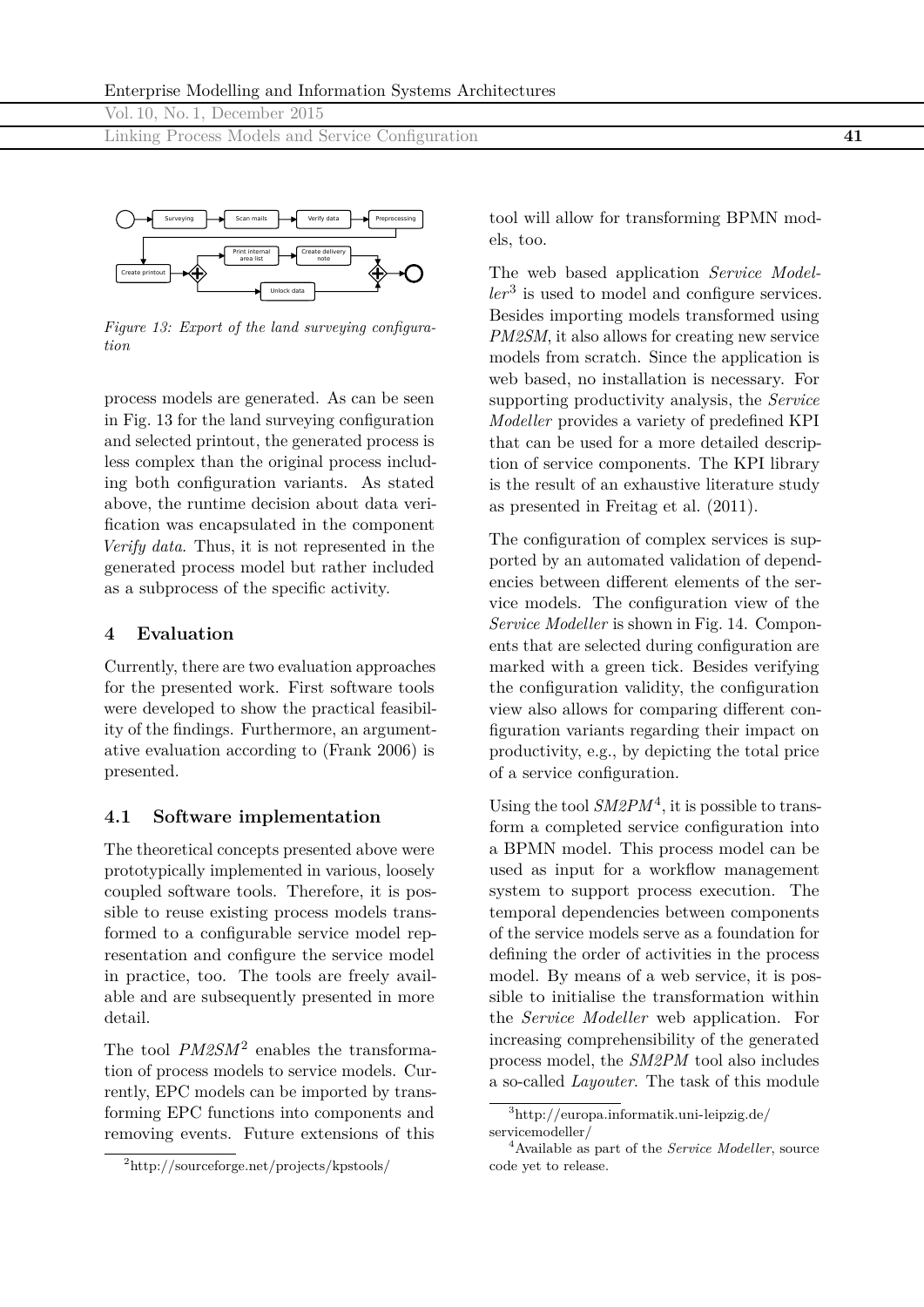Vol. 10, No. 1, December 2015 **42** Michael Becker and Stephan Klingner



*Figure 14: Screenshot of the service modeller: configuration view*

is to enrich generated models with information concerning diagram interchange based on the BPMN Diagram Interchange (BPMNDI) specification. A generated process model from the configured service is shown in Fig. 15.

## **4.2 Argumentative evaluation**

Frank (2006) has proposed a framework for evaluating reference models which can be applied for an argumentative evaluation of this work, too. The framework consists of four perspectives that comprise several criteria.

**Economic perspective**: The proposed service metamodel was established in several design iterations with feedback from practice in terms of workshops. It is founded on wellknown service modelling principles that can be easily applied using the provided software tools. Therefore, the costs for training, adaption, and application should be minimal. To reduce introduction costs, the process model transformations as presented in this work can be applied. Using these transformation, companies can reuse their existing models and do not have to design their service portfolio from scratch. However, it should not be unmentioned that several manual adaption still is necessary which might be rather timeconsuming. The transformations use existing standards like BPMN and, thus, can be easily

integrated with existing IT tools in companies, e.g., process engines. Furthermore, the tools necessary for applying the presented approach are available for free and can be adapted to company-specific needs.

**Deployment perspective**: As stated above, the metamodel uses well-known service modelling concepts. In addition, companies are familiar with process modelling and, thus, can comprehend the used terminology. Using the *Service Modeller* is explained in different technical documentation, e.g., in Becker et al. (2013b). The presented tools are prototypically implemented and might require adaptations to existing IT infrastructure. The *notinvented-here-syndrome* might apply, since companies usually have an established tool chain concerning service provision. However, it can be faced, since the metamodel is defined using formal logics and can, thus, be implemented in company-specific software tools.

**Engineering perspective**: The main requirement – reusing existing process models – can be met using the proposed transformation approach and is applicable as demonstrated by the tool development. However, it is necessary to note that although using the workflow patterns a majority of processes can be covered, it might not be possible to transform every situation that can occur in process models.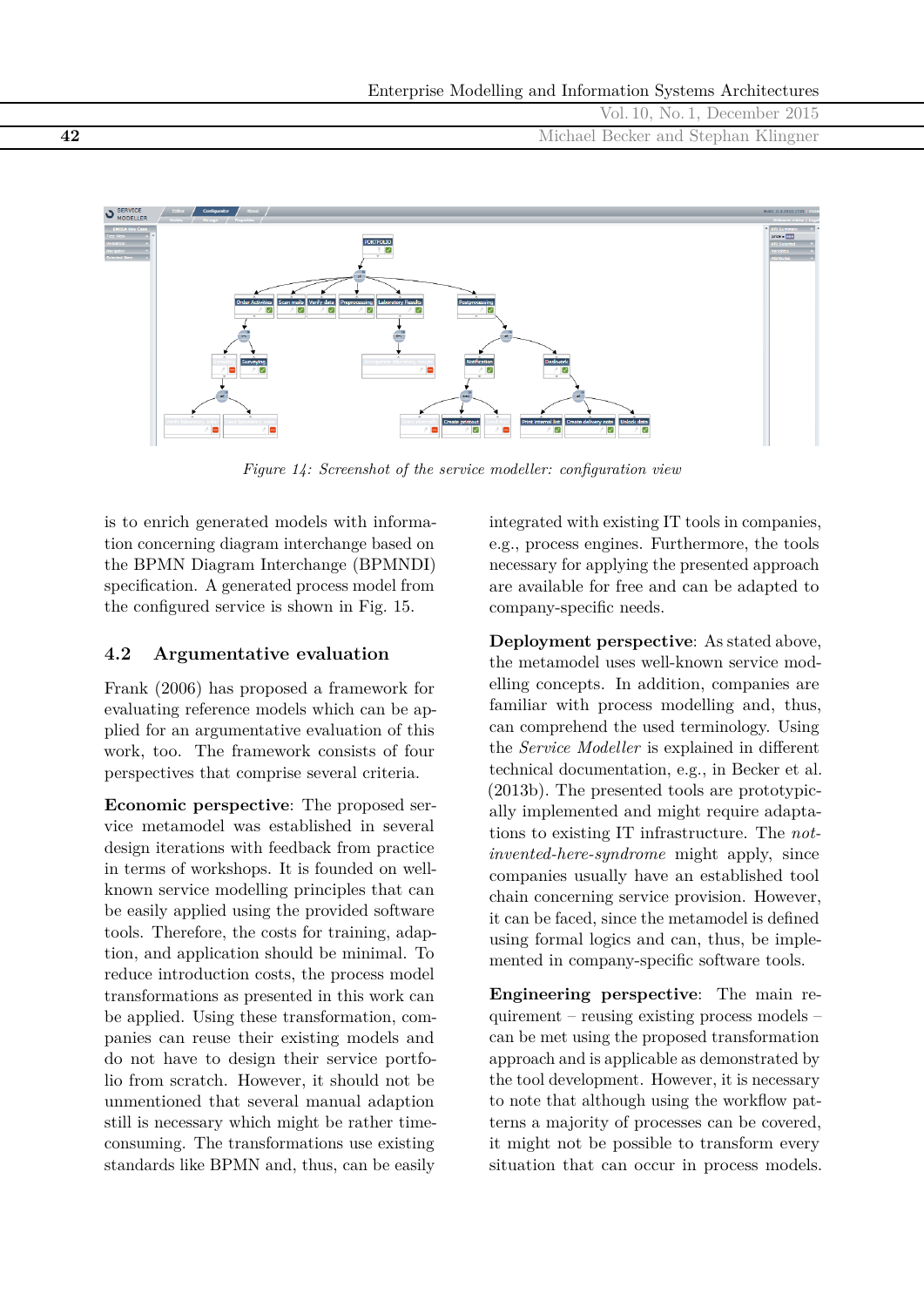

*Figure 15: Generated process model* .

The applicability of the export module was analysed in the research project EUMONIS<sup>5</sup>. In this project, a service platform was conceptualised that enables automated provision of IT services of different providers. The export functionality can be used to automatically connect service components to the necessary IT services (Sonnenberg et al. 2014).

**Epistemological perspective**: The underlying core concepts of the work presented here were published in several articles and, thus, part of the scientific discussion. Though we focus on using BPMN models in this work, the approach is abstract enough to be applied to different notations like EPC. In addition to theoretical application, the concepts presented here were also applied in practice and found useful in terms of representing reality (service components and process models). Existing limitations are discussed in more detail in the next section. Critical distance is ensured by realising that the transformation cannot be applied in every situation and that manual postprocessing is necessary. The amount of necessary postprocessing should be assessable by future application of the approach in different use cases.

## **5 Conclusion**

This work presented an approach for customerindividual configuration of services. Since process models are an elementary constituent of service description, the focus of this work was on how to reuse existing process models

of companies for service modelling. Based on workflow patterns, process models can be transformed into configurable service models. For validating different configuration variants, these service models can be enriched with additional information using hierarchical and logical dependencies. Furthermore, it is possible to define company-specific KPI to allow for deriving information about possible performance impacts of different configuration variants. The configured service models can be transformed in process models to support service provision, e.g., by importing these process models into workflow engines.

Due to the different conceptual basis of service models and process models, a few challenges emerge that also reflect current limitations of the presented approach. For an effective and mostly automatic transformation it has to be assumed that the modelled activities within the processes conform to the modules of the service portfolio. Although, in real world it is not always meaningful to transform every activity into a module of the service portfolio, as the service model contains mainly the service parts required for configuration. Thus, both modelling approaches focus different levels of abstraction and modelling objects.

Therefore, it is to be expected that the import of process models requires adaptation steps and imported models can merely serve as guidance in many cases. Thus, there is manual postprocessing necessary when process models are transformed. In particular in companies with a large number of existing

<sup>5</sup><http://eumonis.org>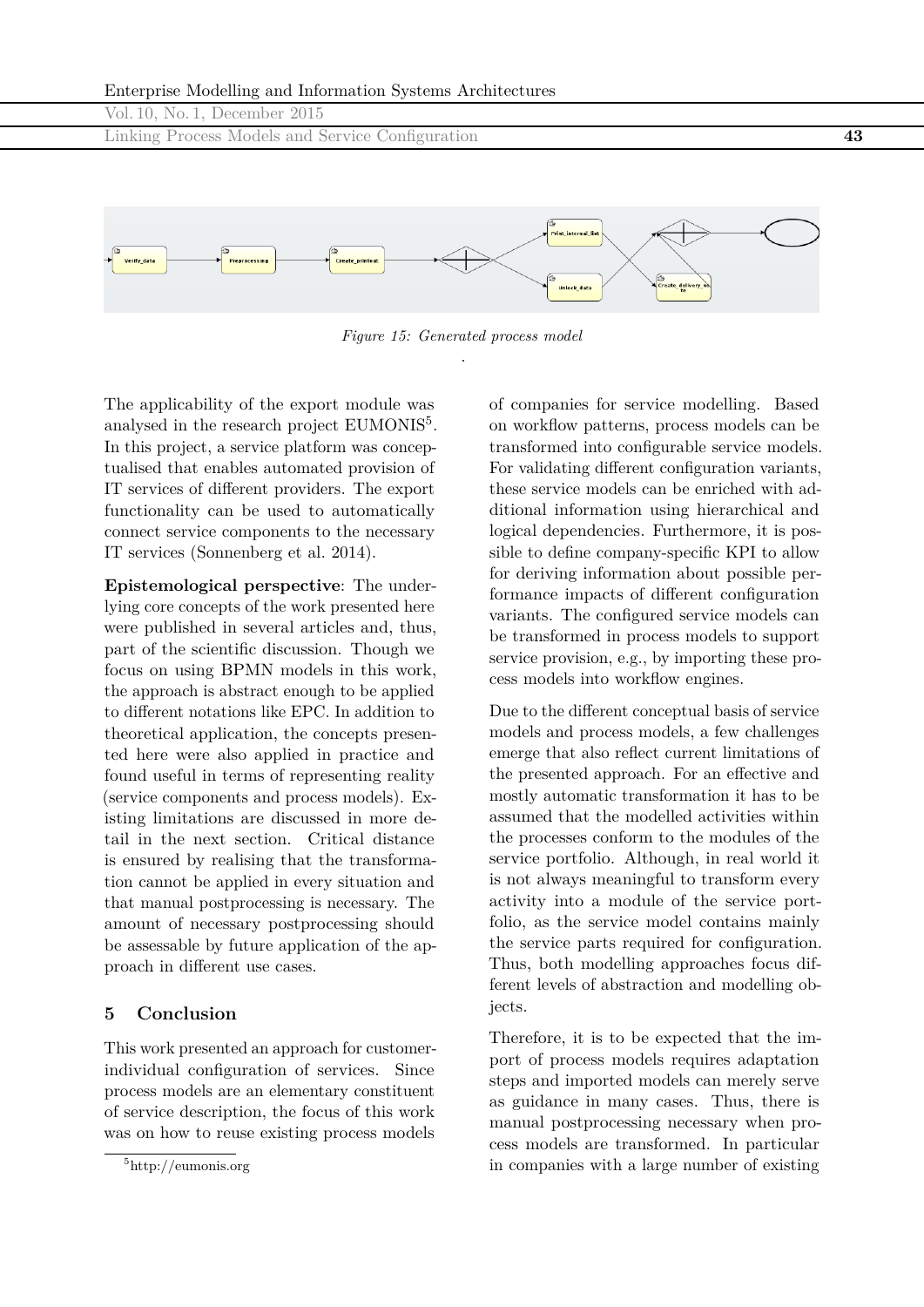|    | Vol. 10, No. 1, December 2015       |
|----|-------------------------------------|
| 44 | Michael Becker and Stephan Klingner |
|    |                                     |

processes this might be error-prone and possibly too time-consuming for being applicable. To overcome this limitation, it is planned to automatise additional cleaning steps like removing intermediate components. Besides intermediate components, decision points are another factor that adds to the amount of manual postprocessing. A first approach for identifying differences between decision and variation points can be found in Milani et al. (2012). Based on this work, several automation techniques are conceivable to minimise necessary manual work.

Regarding the export of service models to process models, reciprocal challenges emerge. Whereas service models to create customerindividual configurations contain mostly service components of a rather high abstraction level, the export of process models describing the detailed customer-individual process is desirable. To include the required information, the attachment of process models on the leafs of a service model can provide a way to augment the service portfolio with additional processual data. However, several challenges might emerge when process models are included in the leafs. For example, duplicate activities can occur when equal activities are embedded in different service components. It is necessary to analyse approaches on how to deal with this challenge.

Generally, both previously described problems can be counteracted by aligning the abstraction level of the process and service model. However, due to different modelling objects and objectives, this goal might be hard to achieve. Nevertheless, there are a couple of reasons for using the service model instead of the process model for configuring customerindividual services:

1. *Clearly defined distinction between configuration and runtime decisions*: Based on the distinction of variation and decision points, both the complexity of the configuration as

well as the complexity of service provision are reduced. In both cases it is only necessary to make decisions according to the specific service lifecycle phase. This is of special importance, since in most companies different responsibilities for service sales and provision exist. Due to the fact that the generated process models do not contain any configuration decisions, the comprehensibility for the responsible employees is increased.

- 2. *Formally defined metamodel for service configuration*: Nowadays, the structured description of services is a great challenge for companies (Gronau et al. 2010). The metamodel that is used in this work provides a rather simple approach for hierarchic modelling of complex services. While the basic concepts are easy to learn, the metamodel also provides advanced concepts like KPI, logical dependencies, and service constraints that allow for describing complex dependencies between components of a service portfolio.
- 3. *Integration of information regarding productivity*: One of the challenges that today's service companies face is to distinct themselves from competitors, e.g., by providing services more efficient than these competitors. For being able to do so, it is of great importance to analyse and improve service productivity. Using KPI it is possible to assess potential productivity impacts of different configuration variants in a specific application area. On the one hand, this allows for more realistic risk assessment. On the other hand, it is possible to compare different configuration variants and select the best alternative.
- 4. *Integrated representation of different services*: Especially in larger companies, a great number of process models is used to describe both internal and external services (Dumas et al. 2009). This leads to the fact that necessary information are often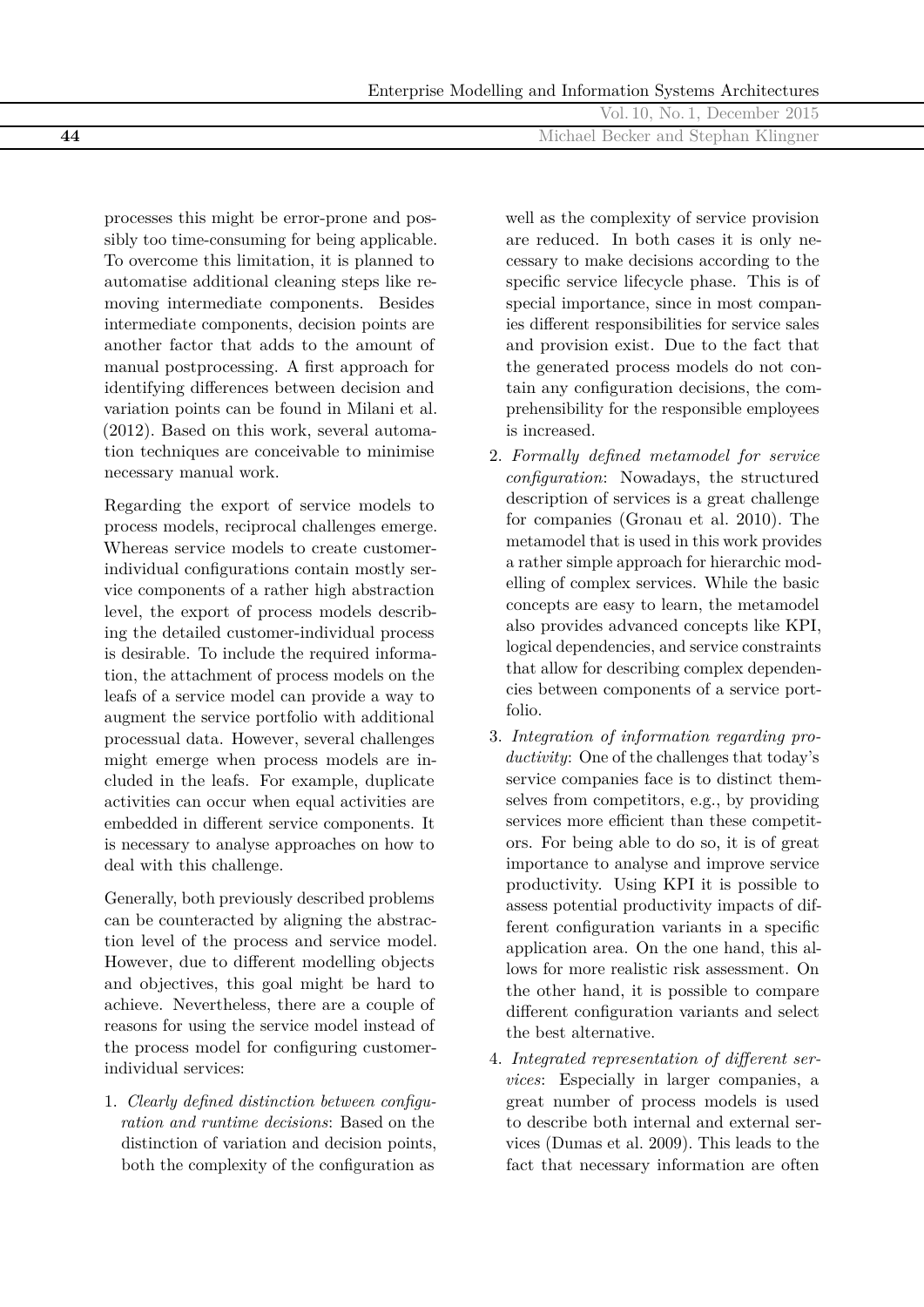Linking Process Models and Service Configuration **45**

dispersed over different sources and need to be searched manually with great effort. Managing these processes usually requires relatively complex process repositories (Yan et al. 2009). By providing an integrated representation of the portfolio, the service metamodel allows for making and documenting changes at one central point. In addition, it is possible to validate the consistency of a portfolio already during modelling of newly created or modified service components.

5. *Holistic tool support*: The tool chain presented above enables companies to manage their complete service portfolio at one central place. The tool are publicly available which is of particular advantage for SME, since these companies usually cannot afford buying and managing complex IT infrastructures. By using public standards like BPMNDI and other XML based interchange formats, it is possible to integrate these tools into existing company infrastructures.

Though the presented approach provides a variety of different benefits, it is necessary to note that service models cannot replace process models, since it is not possible to model all process relevant functionalities. For example, events cannot be modelled and the interaction with other companies can be defined only indirectly (e.g. by annotating service components). For that reason, service models need to be transformed into process models eventually. These generated models can be enriched by further technical details that are of relevance for process execution.

# **6 Acknowledgement**

Parts of the work were funded by grants of the German Ministry of Education and Research in the context of the joint research project "IPS" (01IS12013B) under the supervision of the PT-DLR. We also thank the

anonymous reviewers for their valuable feedback that helped to improve the contributions of this paper.

# **References**

- Bask A., Lipponen M., Rajahonka M., Tinnilä M. (2010) The concept of modularity: diffusion from manufacturing to service production. In: Journal of Manufacturing Technology Management 21(3), pp. 355– 375
- Becker M., Klingner S. (2012) Towards Customer-Individual Configurations of Business Process Models. In: Bider I., Halpin T., Krogstie J., Nurcan S., Proper E., Schmidt R., Soffer P., Wrycza S. (eds.) Enterprise, Business-Process and Information Systems Modeling. Lecture Notes in Business Information Processing Vol. 113. Springer Berlin Heidelberg, pp. 121–135
- Becker M., Klingner S. (2013) Formale Modellierung von Komponenten und Abhängigkeiten zur Konfiguration von Product-Service Systems. In: Thomas O., Nüttgens M. (eds.) Dienstleistungsmodellierung 2012. Springer Fachmedien Wiesbaden, pp. 114–140
- Becker M., Laue R. (2012) A comparative survey of business process similarity measures. In: Computers in Industry 63(2), pp. 148–167
- Becker M., Klingner S., Böttcher M. (2011) Configuring services regarding service environment and productivity indicators. In: Ganzha M., Maciaszek L., Paprzycki M. (eds.) Computer Science and Information Systems (FedCSIS), 2011 Federated Conference on. IEEE Computer Society Press, Szczecin, Poland, pp. 505 –512
- Becker M., Klingner S., Sonnenberg M., Ritter J. (2013a) A comparative survey of service configuration approaches. In: RE-SER 2013: Finding growth through service activities in barren times. RESER. Aix en Provence, France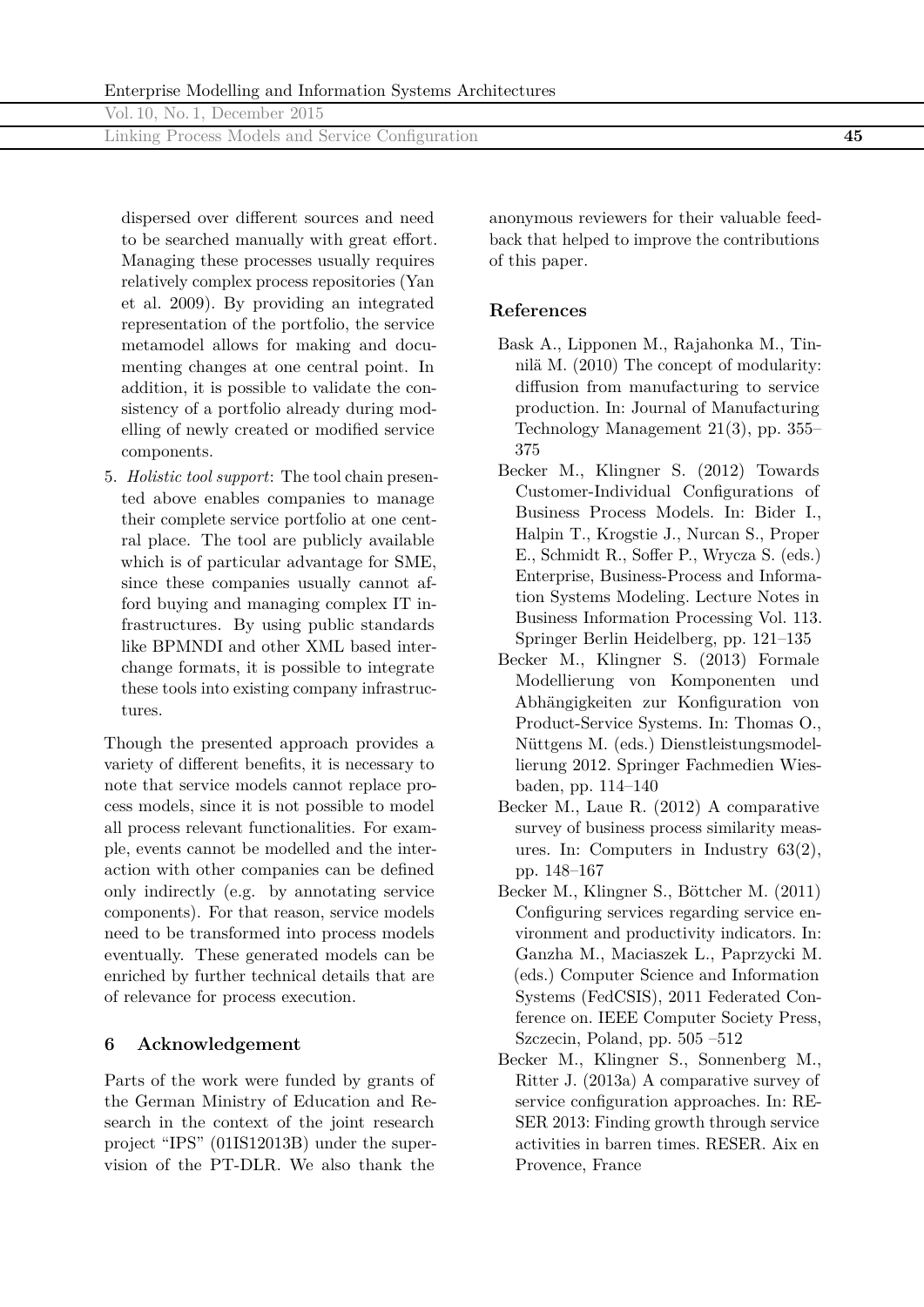|    | Vol. 10, No. 1, December 2015       |
|----|-------------------------------------|
| 46 | Michael Becker and Stephan Klingner |
|    |                                     |

- Becker M., Klingner S., Schumacher F. (2013b) Werkzeug zur komponentenbasierten Modellierung und Konfiguration von Dienstleistungen. In: Klingner S., Meiren T., Becker M. (eds.) Produktivitätsorientiertes Service Engineering. Leipziger Beiträge zur Informatik Vol. 38. Leipziger Informatik Verbund LIV, pp. 113–146
- Böhmann T., Junginger M., Krcmar H. (2003) Modular Service Architectures: A Concept and Method for Engineering IT Services. In: 2013 46th Hawaii International Conference on System Sciences 3(1), 74b
- Böttcher M., Klingner S. (2011) The Basics and Applications of Service Modeling. In: SRII Global Conference 2011
- Cao J., Wang J., Law K., Zhang S., Li M. (Apr. 2006) An interactive service customization model. In: Inf. Softw. Technol. 48(4), pp. 280–296
- Carlborg P., Kindström D., Kowalkowski C. (2013) A lean approach for service productivity improvements: synergy or oxymoron? In: Managing Service Quality 23, pp. 291–304
- Davis F. D. (Sept. 1989) Perceived Usefulness, Perceived Ease of Use, and User Acceptance of Information Technology. In: MIS Q. 13(3), pp. 319–340
- Dijkman R., Dumas M., van Dongen B., Käärik R., Mendling J. (2011) Similarity of business process models: Metrics and evaluation. In: Information Systems 36(2), pp. 498 –516
- Dumas M., Garcia-Banuelos L., Dijkman R. (2009) Similarity Search of Business Process Models. In: IEEE Data Engineering Bulletin 32(3), pp. 23–28
- Frank U. (2006) Evaluation of Reference Models. In: Reference Modeling for Business Systems Analysis Fettke P. (ed.)
- Freitag M., Lamberth S., Klingner S., Böttcher M. (2011) Method of collecting and categorising performance indicators to measure the productivity of modular

services using an IT tool. In: Ganz W., Kicherer F., Schletz A. (eds.) RESER 2011 Productivity of Services NextGen - Beyond Output / Input. Conference Proceedings. Fraunhofer Verlag, Hamburg, Germany

- Gronau N., Bahrs J., Hake M., Heinze P., Lembcke R., Scharff C., Vladova G. (2010) Wissensorientierte Modellierung im Lebenszyklus von Dienstleistungen. In: Thomas O., Nüttgens M. (eds.) Dienstleistungsmodellierung 2010. Physica-Verlag HD, pp. 3–23
- ter Harmsel M. (2012) Mass customization as a solution for the service industry. MA thesis, University of Twente, Twente, Netherlands
- Hart C. W. (1995) Mass customization: conceptual underpinnings, opportunities and limits. In: International Journal of Service Industry Management 6(2), pp. 36–45
- Heiskala M., Paloheimo K.-S., Tiihonen J. (2005) Mass Customization of Services: Benefits and Challenges of Configurable Services. In: Frontiers of e-Business Research (FeBR 2005). Tampere University of Technology, Tampere, Finland, pp. 206–221
- Hevner A. R., March S. T., Park J., Ram S. (Mar. 2004) Design Science in Information Systems Research. In: MIS Q. 28(1), pp. 75–105
- Klingner S., Becker M. (2012) Formal Modelling of Components and Dependencies for Configuring Product-Service-Systems.. In: Enterprise Modelling and Information Systems Architectures 7(1), pp. 38–56
- Klingner S., Becker M. (2014) Konfiguration von Dienstleistungen – Ein Ansatz zur Verbindung von Geschäftsprozessen mit Dienstleistungsmodellen, German. In: Thomas O., Nüttgens M. (eds.) Dienstleistungsmodellierung 2014. Springer Fachmedien Wiesbaden, pp. 76–96
- Klingner S., Böttcher M., Becker M., Döhler A. (2011) Managing complex service portfolios. In: Ganz W., Kicherer F., Schletz A.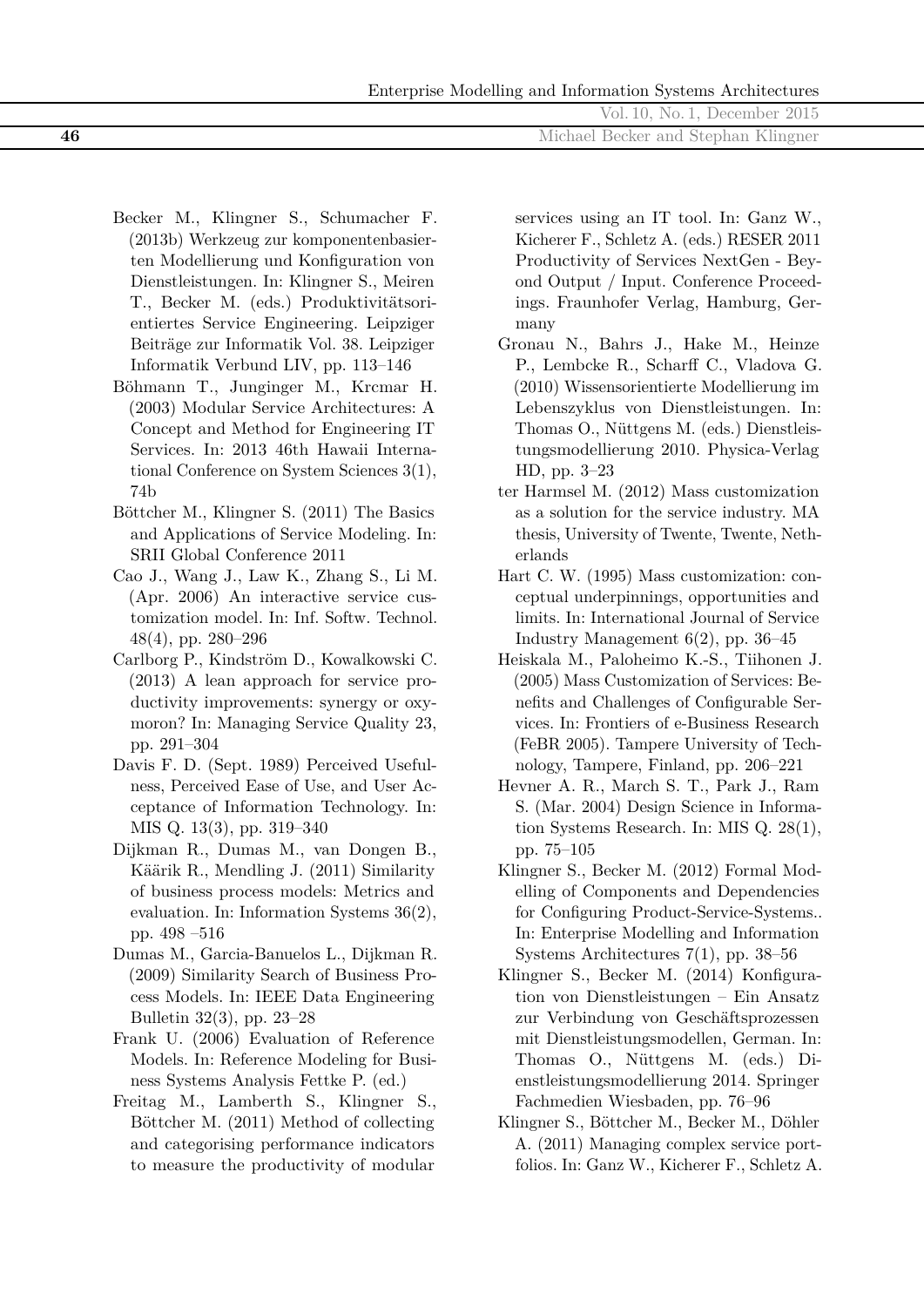Linking Process Models and Service Configuration **47**

(eds.) RESER 2011 Productivity of Services NextGen - Beyond Output/Input. Conference Proceedings

- Klingner S., Becker M., Döhler A., Swialkowski R. (2012) Modellierung von Dienstleistungsportfolios - Ist-Stand und zukünftige Herausforderungen der Praxis. In: Meyer K., Abdelkafi N. (eds.) Smart Services and Service Science Vol. 36. LIV, Leipzig, Germany, pp. 119–127
- Lampel J., Mintzberg H. (1996) Customizing Customization. In: MIT Sloan Management Review Fall, pp. 21–30
- Liu L., Xu W. (2009) Research on Mass Customization Strategies in Non-physical Products Service Industries. In: Information Science and Engineering, International Conference on 0, pp. 4441–4444
- Mendonca M., Wasowski A., Czarnecki K. (2009) SAT-based analysis of feature models is easy. In: Proceedings of the 13th International Software Product Line Conference. SPLC '09. Carnegie Mellon University, San Francisco, California, pp. 231– 240
- Milani F., Dumas M., Matulevicius R. (2012) Identifying and Classifying Variations in Business Processes. In: Bider I., Halpin T., Krogstie J., Nurcan S., Proper E., Schmidt R., Soffer P., Wrycza S. (eds.) Enterprise, Business-Process and Information Systems Modeling. Lecture Notes in Business Information Processing Vol. 113. Springer Berlin Heidelberg, pp. 136–150
- O'Sullivan J. J. (2008) Towards a precise understanding of service properties. PhD thesis, Queensland University of Technology, Faculty of Information Technology
- Pine B. J. (1999) Mass Customization: The Frontier in Business Competition, 2nd ed. Harvard Business School Press, Cambridge, MA, USA
- Rosa M. L. (2009) Managing Variability in Process-Aware Information Systems. PhD Thesis, Queensland University of Technology, Brisbane, Australia
- Rosa M. L., van der Aalst W. M., Dumas M., Milani F. P. (2013) Business process variability modeling : A survey. Queensland University of Technology. Last Access: ACM Computing Surveys
- Rosemann M., van der Aalst W. (2007) A configurable reference modelling language. In: Information Systems  $32(1)$ , pp.  $1 - 23$
- Sonnenberg M., Schmidt J., Nitzschke M. (2014) IIntegrierte Service- und Softwareengineering. In: EUMONIS Abschlussband. in press. LIV
- Sundbo J. (2002) The Service Economy: Standardisation or Customisation? In: The Service Industries Journal 22(4), pp. 93–116
- Tuunanen T., Bask A., Merisalo-Rantanen H. (2012) Typology for Modular Service Design: Review of Literature. In: International Journal of Service Science, Management, Engineering, and Technology (IJSS-MET) 3(3), pp. 99–112
- van der Aalst W., ter Hofstede A. (2012) Workflow patterns put into context. In: Software and Systems Modeling 11 (3), pp. 319–323
- van der Aalst W., ter Hofstede A., Kiepuszewski B., Barros A. (2003) Workflow Patterns. In: Distributed and Parallel Databases 14 (1), pp. 5–51
- Weber B., Reichert M., Mendling J., Reijers H. A. (2011) Refactoring large process model repositories. In: Computers in Industry 62(5), pp. 467 –486
- Yan Z., Dijkman R., Grefen P. (2009) Business Process Model Repositories - Framework and Survey. Working Papers 292. Technische Universiteit Eindhoven. Eindhoven